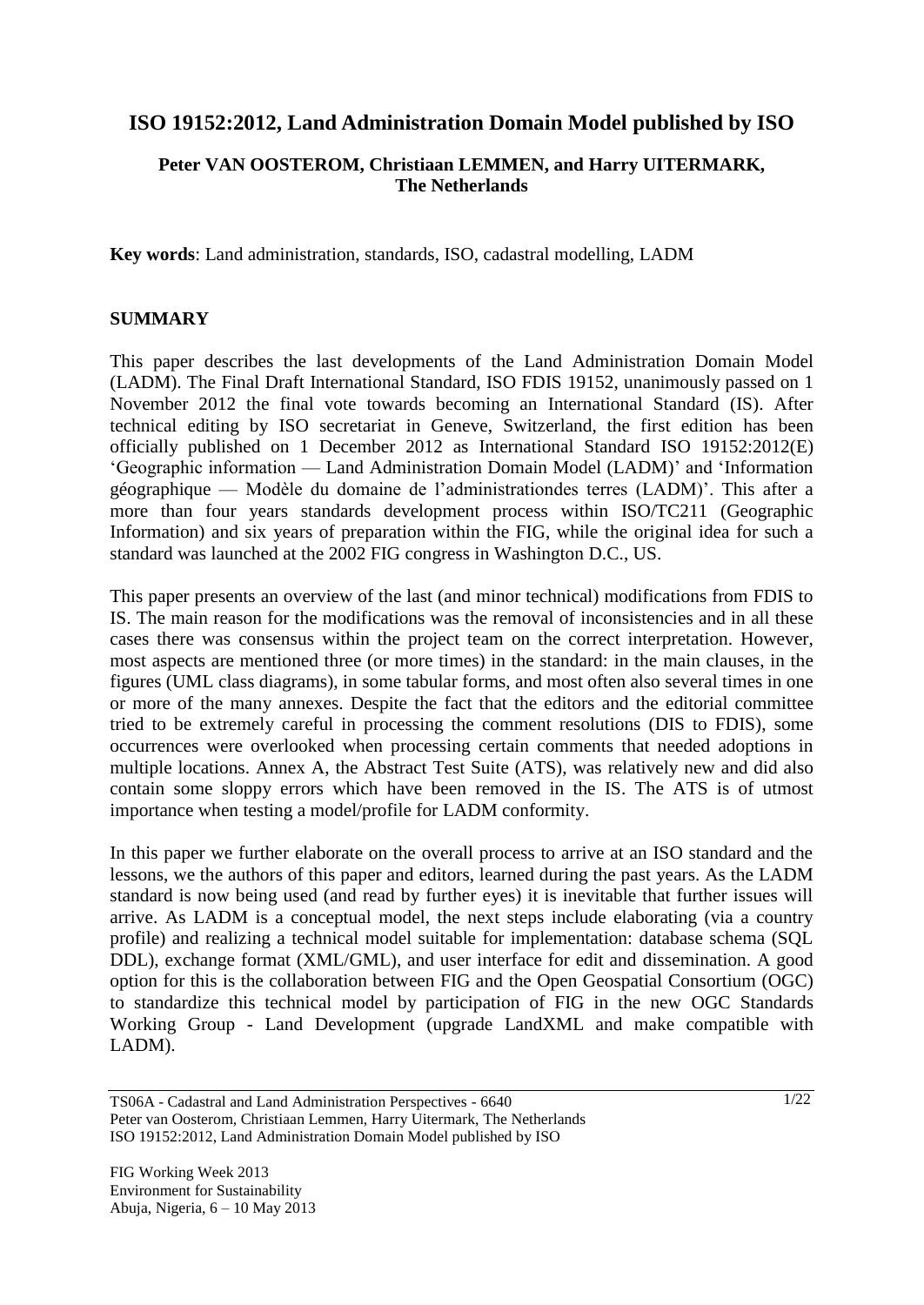# **ISO 19152:2012, Land Administration Domain Model published by ISO**

## **Peter VAN OOSTEROM, Christiaan LEMMEN, and Harry UITERMARK, The Netherlands**

**Key words**: Land administration, standards, ISO, cadastral modelling, LADM

#### **1. INTRODUCTION**

The Land Administration Domain Model (LADM) moved forward to the IS stage (IS  $=$ International Standard): ISO FDIS 19152 and was published on December 1, 2012. This is the last stage after a four years standards development process within ISO/TC211 (Geographic Information [www.isotc211.org\)](http://www.isotc211.org/) and six years of preparation within the FIG, while the original idea for such a standard was launched at the 2002 FIG congress in Washington D.C., US.

This paper reflects on the whole standardization process (Section 2), and starts with an historic overview of the incremental development of the LADM. All the steps in this development have been published in a series of papers. There have been workshops, expert group meetings, scientific reviews, and a number of PhD-theses. In 2008, the FIG did take the initiative to submit the results so far to the TC211 of ISO for standardisation. The proposal was accepted and the LADM was developed and improved on the basis of this proposal. A group of experts from different organisations and international institutions contributed to this development within ISO/TC211. Now LADM has reached the state of an international standard (which is already being implemented in various countries), the issue of conformance is becoming more and more relevant. An overview of conformance testing, as described in Annex A of ISO 19152, is given in Section 3. Next, Section 4 discusses the further maintenance and development of the standard (within FIG, ISO, and OGC). The paper ends with conclusions, last reflections and recommendation in Section 5.

#### **2. REFLECTING ON STANDARDIZATION PROCESS WITHIN ISO/TC211**

This section gives an overview of the procedural aspects of the standardization process of LADM during the years  $2008 - 2012$  (Uitermark, 2012). In this period, the 'editing team' of LADM was constituted (the authors of this paper), this team took the decisions regarding model changes and adjustments, and documented these changes, in two ways, firstly, in the concept text of the standard, and secondly in a 'comment log', because most changes were proposed as official 'comments' by the experts, who were members of the LADM project team. In the subsections below the following items will be discussed: the start of LADM (Subsection 2.1) and the start of the standardization project (Subsection 2.2). Then, the phases of the standardization process are described: the Committee Draft (Subsection 2.3), the Draft International Standard (Subsection 2.4), the Final Draft International Standard (Subsection 2.5), and the International Standard (Subsection 2.6).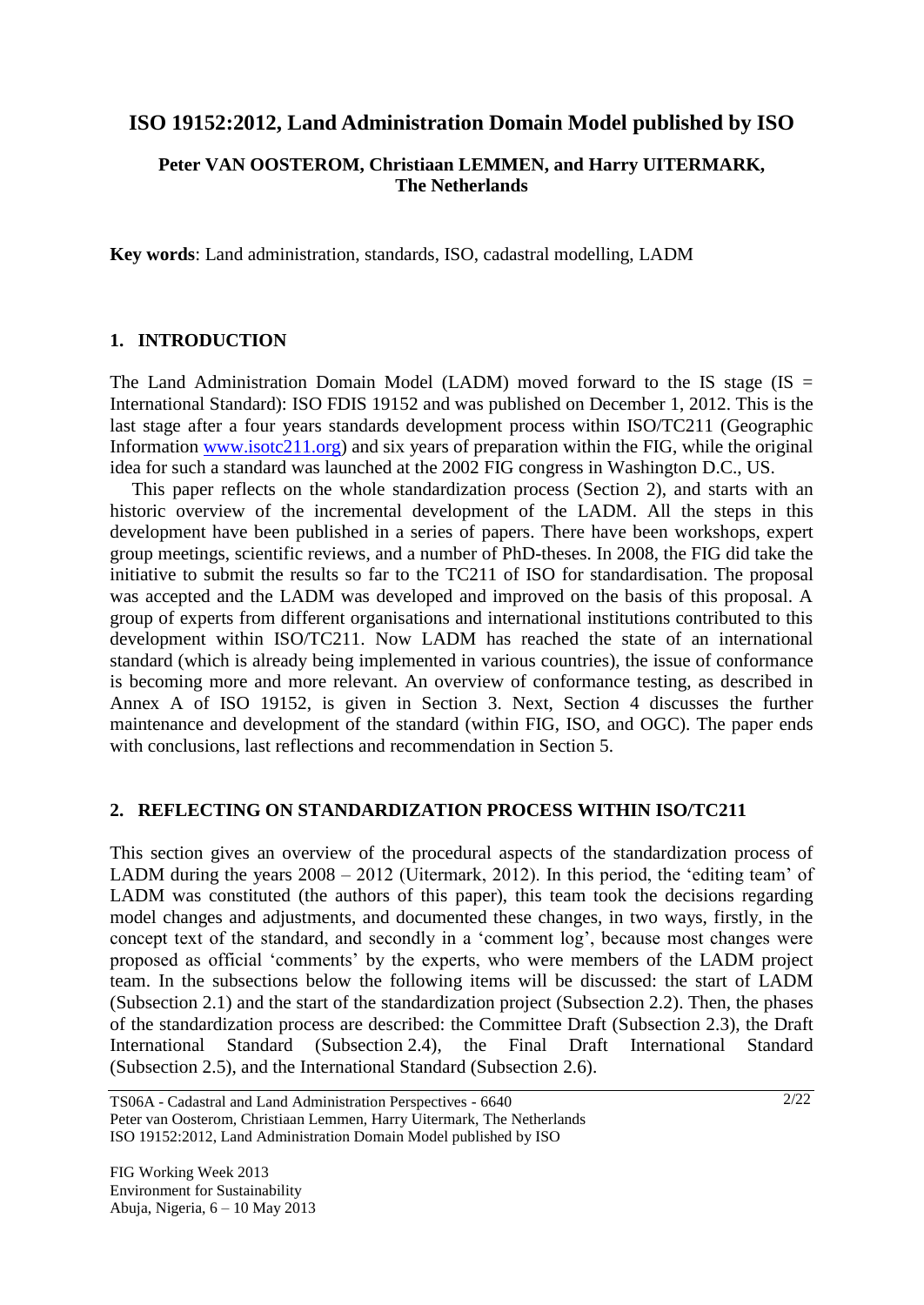## **2.1 The start of LADM**

The original idea for a land administration standard (LA standard) was launched at the 2002 FIG congress in Washington D.C. (Van Oosterom and Lemmen, 2002a). Since then a LA domain model (LADM) was developed incrementally. Between 2002 and 2008, important mile stones for LADM were:

- in September 2002, version 0.1 was presented at a Technical Committee (TC) meeting of the Open Geospatial Consortium (OGC), organized in Noordwijk, The Netherlands, and in November 2002 at a COST Workshop in Delft, The Netherlands (Van Oosterom and Lemmen, 2002b)
- in March 2003, version 0.2 was presented at a workshop on Cadastral Data Modeling at ITC (Faculty of Geo-Information Science and Earth Observation of the University of Twente) in Enschede, The Netherlands (Van Oosterom and Lemmen, 2003), and in April 2003, during the FIG Working Week, in Paris, France
- in September 2003, version 0.3 was presented during Digital Earth, in Brno, Czech Republic (Lemmen et al, 2003), and at the 2nd Cadastral Congress, held in Krakow, Poland, and in April 2004, at the European Land Information Service (EULIS) Seminar on ‗Land Information Systems and the Real Estate Industry', Lund, Sweden
- in December 2004, version 0.4 was presented during the Second Workshop on Standardization of the Cadastral Domain, held at the University of Bamberg, Germany (Van Oosterom et al, 2004)
- in April 2005, version 0.5 was presented at the FIG Working Week in Cairo, Egypt (Lemmen et al, 2005)
- in March 2006, version 0.6 was presented at the UN-HABITAT expert group meeting in Moscow, Russian Federation (Van Oosterom and Lemmen, 2006), and the FIG regional conference in Accra, Ghana, including the third LADM workshop
- finally, in October 2006, version 1.0 was presented at the FIG Congress in Munich, Germany, under the name of 'version 1.0 of the FIG Core Cadastral Domain Model' (Lemmen and Van Oosterom, 2006).

# **2.2 The start of the standardization project**

In 2008 the International Federation of Surveyors (FIG) took the initiative to submit a proposal for standardization of LADM version 1.0.  $(1)$  The proposal was sent as a New Working Item Proposal (NP) to the Technical Committee for Geographic Information (TC211) of the International Organization for Standardization (ISO). On May 2, 2008, the proposal received a positive vote from the TC211 member countries, and a project team (PT) started to work on the development of the standard. A group of experts from different organizations and international institutions contributed to this development (see Figure 1).

*FIG* is an international organization representing the interests of surveyors worldwide. It is a federation of the national member associations. FIG was founded in 1878 in Paris and was known as the Fédération Internationale des Géomètres (this has become anglicized to the International Federation of Surveyors). It is a UN-recognized non-government organization

<sup>&</sup>lt;sup>1</sup> In the years 2006 and 2007, within ISO/TC211, there had been a preliminary discussion about the standardization of LADM, based on the Caïro and Munich papers.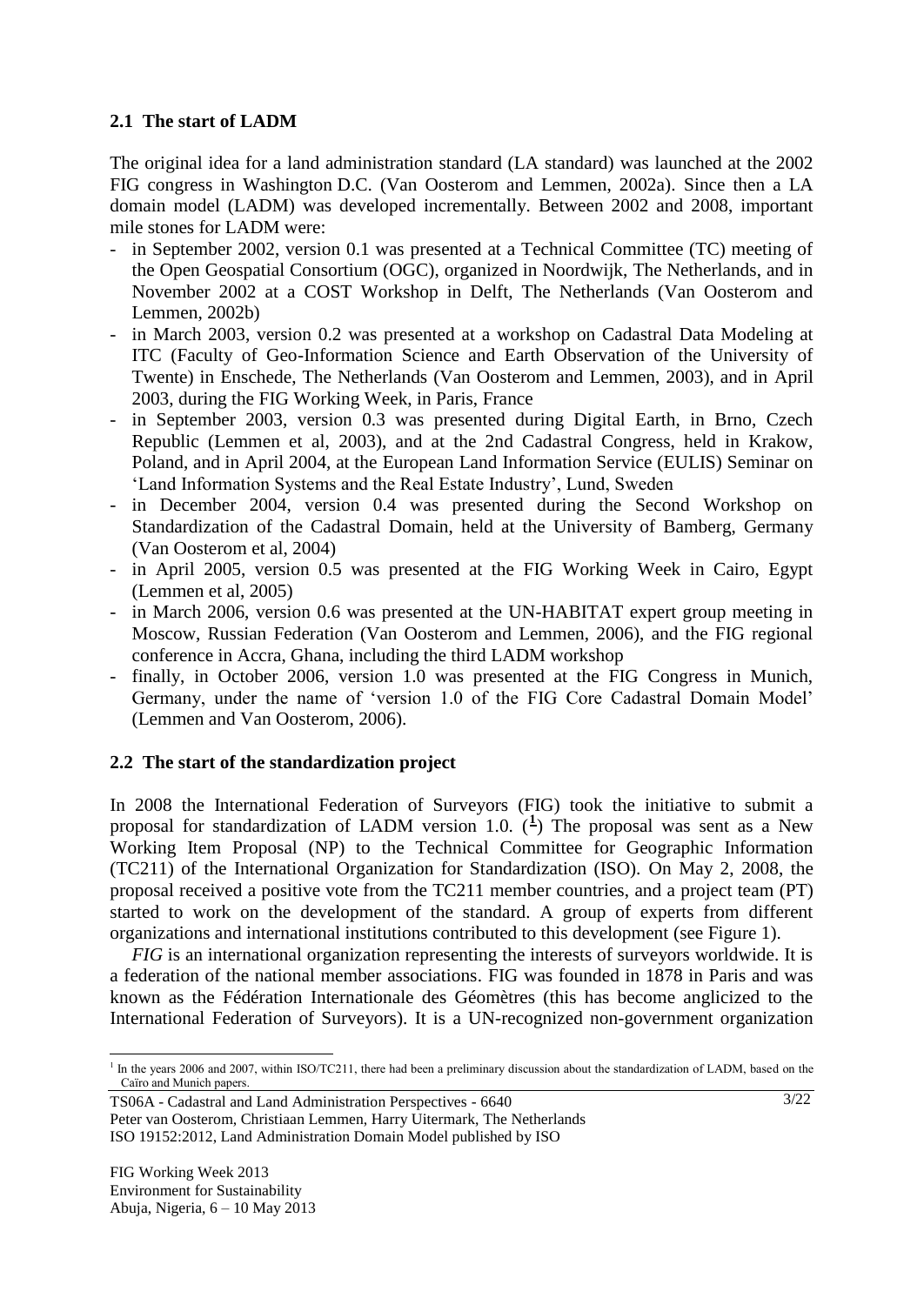(NGO), representing more than 120 countries throughout the world [\(www.fig.net\)](http://www.fig.net/). FIG is a *liaison organization* to ISO/TC211.



*Figure 1. The Project Team in Molde, Norway, 2009.*

*ISO/TC211* is one of the more than 200 technical committees of ISO. Its scope is standardization in the field of digital geographic information. TC211 has published over 50 standards.  $(^{2})$  TC211 has 34 national standardization organizations as participating members. TC211 works with the support of about 30 liaison organizations, like FIG. The standardization process of ISO is regulated in a directive: *ISO/IEC Directives, Part 1. Procedures for the technical work* (ISO, 2012). According to this directive, FIG as a liaison organization of TC211, is entitled to do a proposal for standardization. This is known, in ISO language, as a New Item Working Proposal (NP). (**<sup>3</sup>** )

*LADM as NP:* A decision upon an NP is done by *voting* by the members of the Technical Committee, within 3 months after the NP was proposed. An NP is accepted when (1) there is a simple majority of the members of the technical committee voting, and (2) a commitment to

TS06A - Cadastral and Land Administration Perspectives - 6640

Peter van Oosterom, Christiaan Lemmen, Harry Uitermark, The Netherlands ISO 19152:2012, Land Administration Domain Model published by ISO

 $\overline{\phantom{a}}$ <sup>2</sup> Based on the Vienna Agreement between ISO and CEN (the European Committee for Standardization), many standards are published in parallel with CEN.

 $3$  While FIG acted as the principal international body, there was also support and commitment from two other liaison organizations: (1) UN-HABITAT, the United Nations agency for human settlements, and (2) JRC, the Joint Research Centre of the European Commission.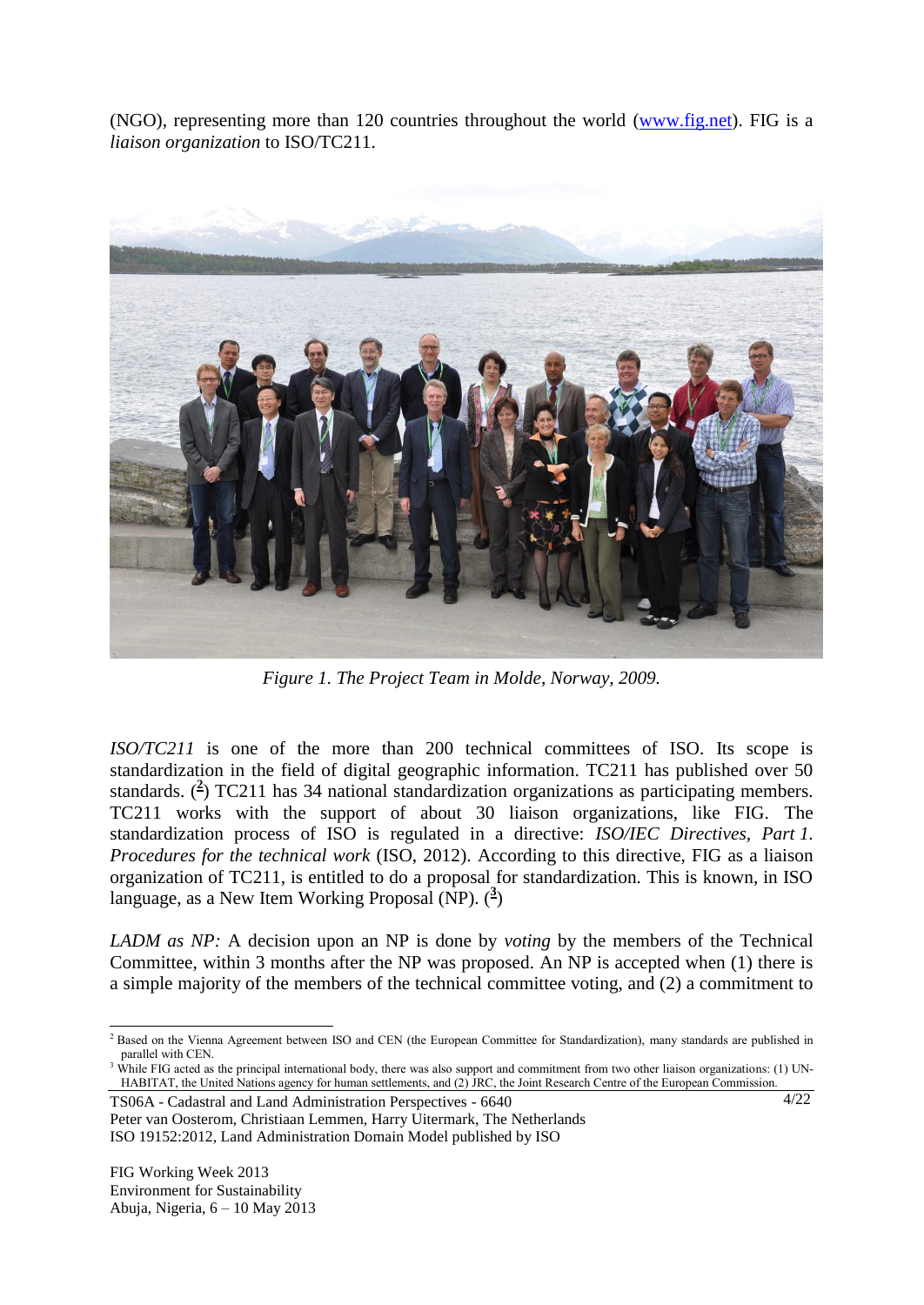participate actively in the development of the project by at least five members. In Table 1 the result of the voting is summarized. The NP was approved with a majority of 15 over 6, with 10 members willing to participate.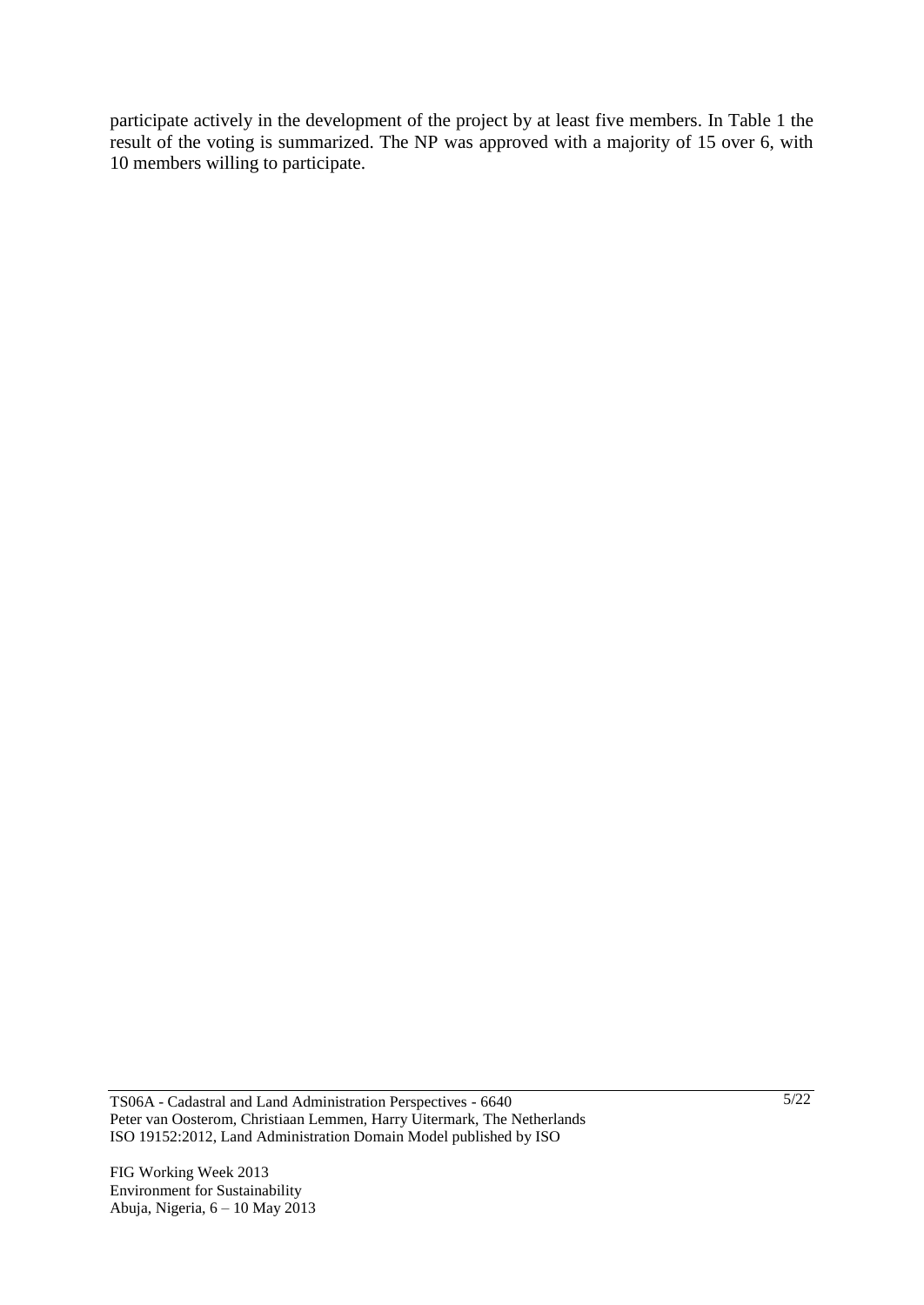|                                | <b>Yes</b> | No. | Participate? | Comments |
|--------------------------------|------------|-----|--------------|----------|
| Australia (SA)                 | x          |     | N            |          |
| Austria (ON)                   | x          |     | N            |          |
| Canada (SCC)                   | x          |     | Y            |          |
| China (SAC)                    | X          |     | Y            |          |
| Czech Republic (CNI)           | x          |     | N            |          |
| Denmark (DS)                   | x          |     | N            |          |
| Finland (SFS)                  |            | x   | N            | x        |
| Germany (DIN)                  |            | x   | Y            | x        |
| Italy (UNI)                    | x          |     | N            |          |
| Japan (JISC)                   |            | x   | N            | x        |
| Korea, Rep. of (KATS)          | x          |     | N            |          |
| Netherlands (NEN)              |            | x   | Y            | x        |
| New Zealand (SNZ)              | x          |     | Y            |          |
| Norway (SN)                    |            | x   | N            | x        |
| Russian Fed. (GOST R)          | x          |     | N            |          |
| South Africa (SABS)            | x          |     | N            |          |
| Spain (AENOR)                  | x          |     | Y            | x        |
| Sweden (SIS)                   |            | x   | Y            | X        |
| Thailand (TISI)                | x          |     | Y            |          |
| United Kingdom (BSI)           | x          |     | Y            | x        |
| USA (ANSI)                     | x          |     | Y            |          |
| <b>Totals (P-members only)</b> | 15         | 6   | 10           | (8)      |

*Table 1. The result of voting of LADM as NP.*

*Negative votes and comments on LADM as NP:* According to ISO procedures, members shall provide a statement justifying their positive or negative vote. It is interesting to look at the comments of the negative votes.

Firstly, there is a certain contradiction in saying 'no' to the NP and at the same time saying ‗yes' to willing to participate, as was done by three members. E.g. one member justified this behaviour by saying, that when many others are in favour of the NP (in fact, NP's have never been disapproved in TC211), this member is willing to contribute.

Secondly, the justification to vote negative concentrates on the issue whether domain models, that are basically the responsibility of governmental organisations, should be standardized and, if so whether in the end standardization violates national legislation. This last point caused a thorough discussion on the scope of LADM (scope = the subject and the aspects covered, indicating the limits of applicability).

It should be noted that countries bringing negative votes were very positive-critical and constructive during the development process! This resulted in highly valuable improvements.

# **2.3 From WD to CD: May 2008 – November 2009**

The NP was accepted as a (first) Working Draft (WD) for further development, with a total (default) development track of 36 months (three years). See Table 2. In Denmark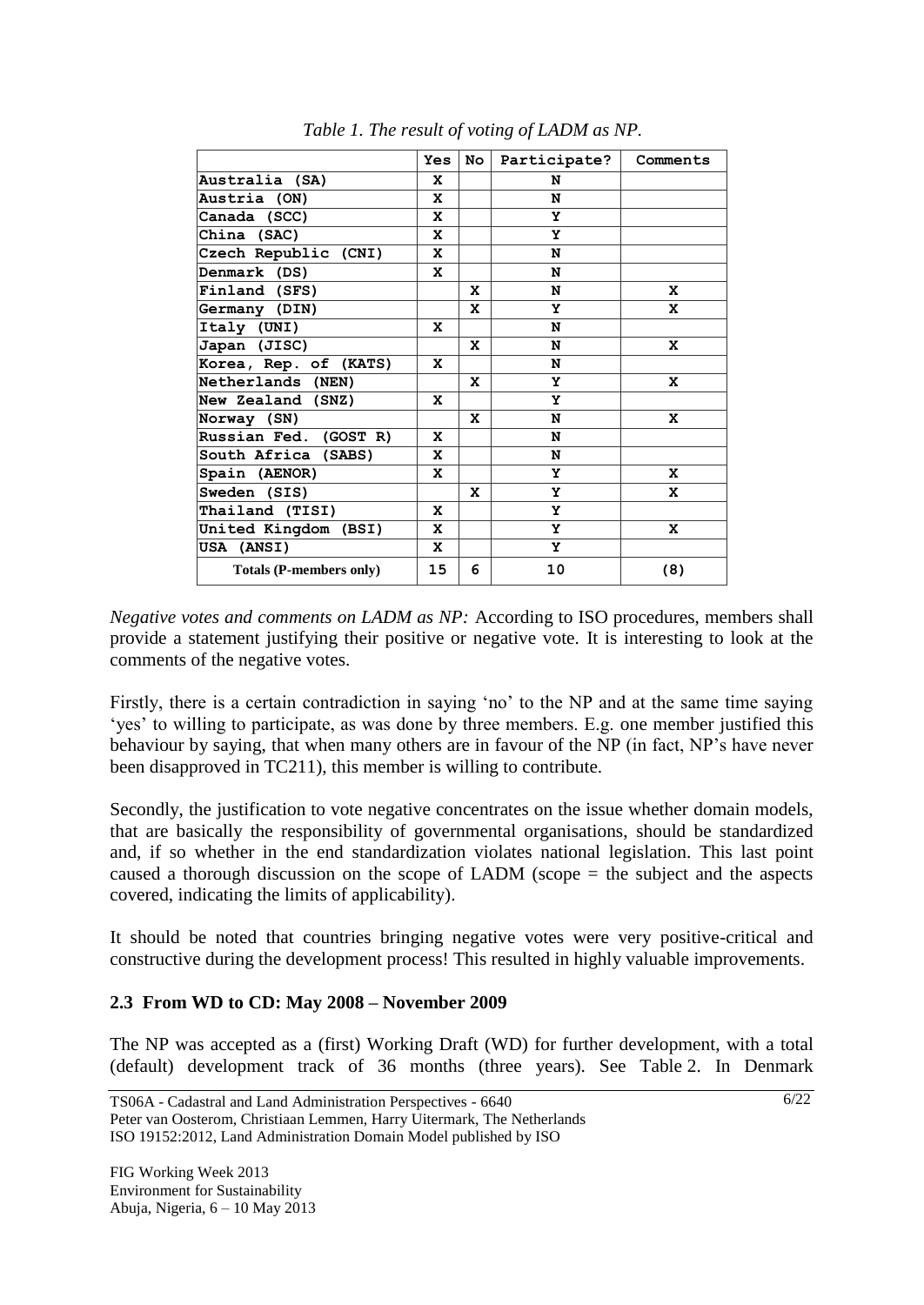(Copenhagen, May 2008), the PT discussed the first WD, resulting in a second WD, that was discussed in The Netherlands (Delft, September 2008), which resulted in a third WD, that was discussed in Japan (Tsukuba, December 2008, Figure 2). Based on the last meeting, a text for a Committee Draft (CD) was discussed in Norway (Molde, May 2009).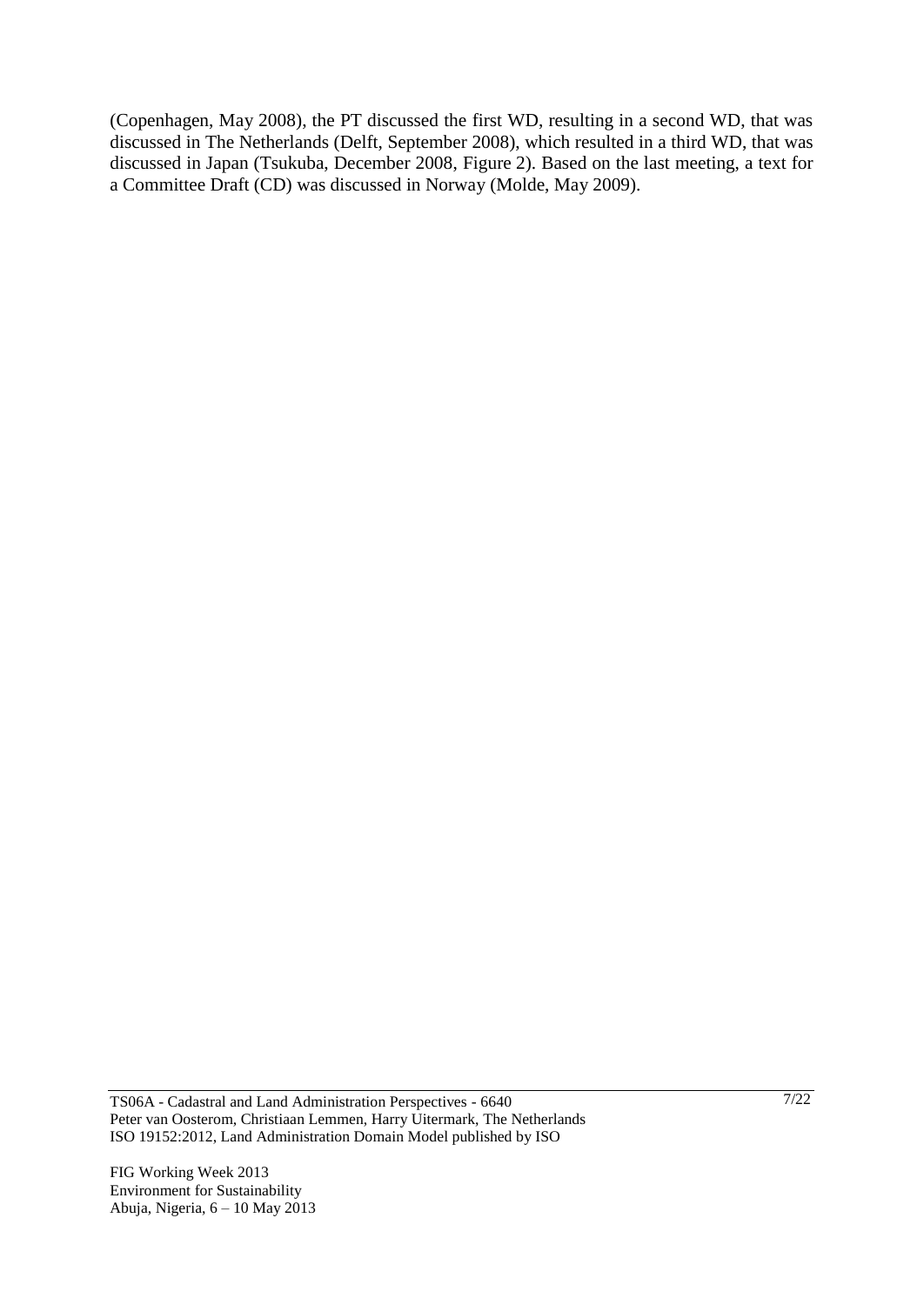| <b>Document</b> | <b>Target date for</b><br>submission: | After approval<br><b>NP</b> |
|-----------------|---------------------------------------|-----------------------------|
| as a CD:        | <b>May 2009</b>                       | 12 months                   |
| as a DIS:       | November 2009                         | 18 months                   |
| as a FDIS:      | November 2010                         | 30 months                   |
| as an IS:       | May 2011                              | 36 months                   |

*Table 2. Default development track LADM.*

Consequently, in July 2009 a CD was submitted for approval for registration as a DIS. The decision to circulate a DIS is taken on the basis of the *consensus principle*. The definition of consensus by ISO is: "General agreement, characterized by the absence of sustained opposition to substantial issues by any important part of the concerned interests and by a process that involves seeking to take into account the views of all parties concerned and to reconcile any conflicting arguments. Consensus need not imply unanimity." The outcome of the submission for approval (October 2009) is summarized in Table 3.



*Figure 2. The project team at work in Tsukuba, Japan, 2008.*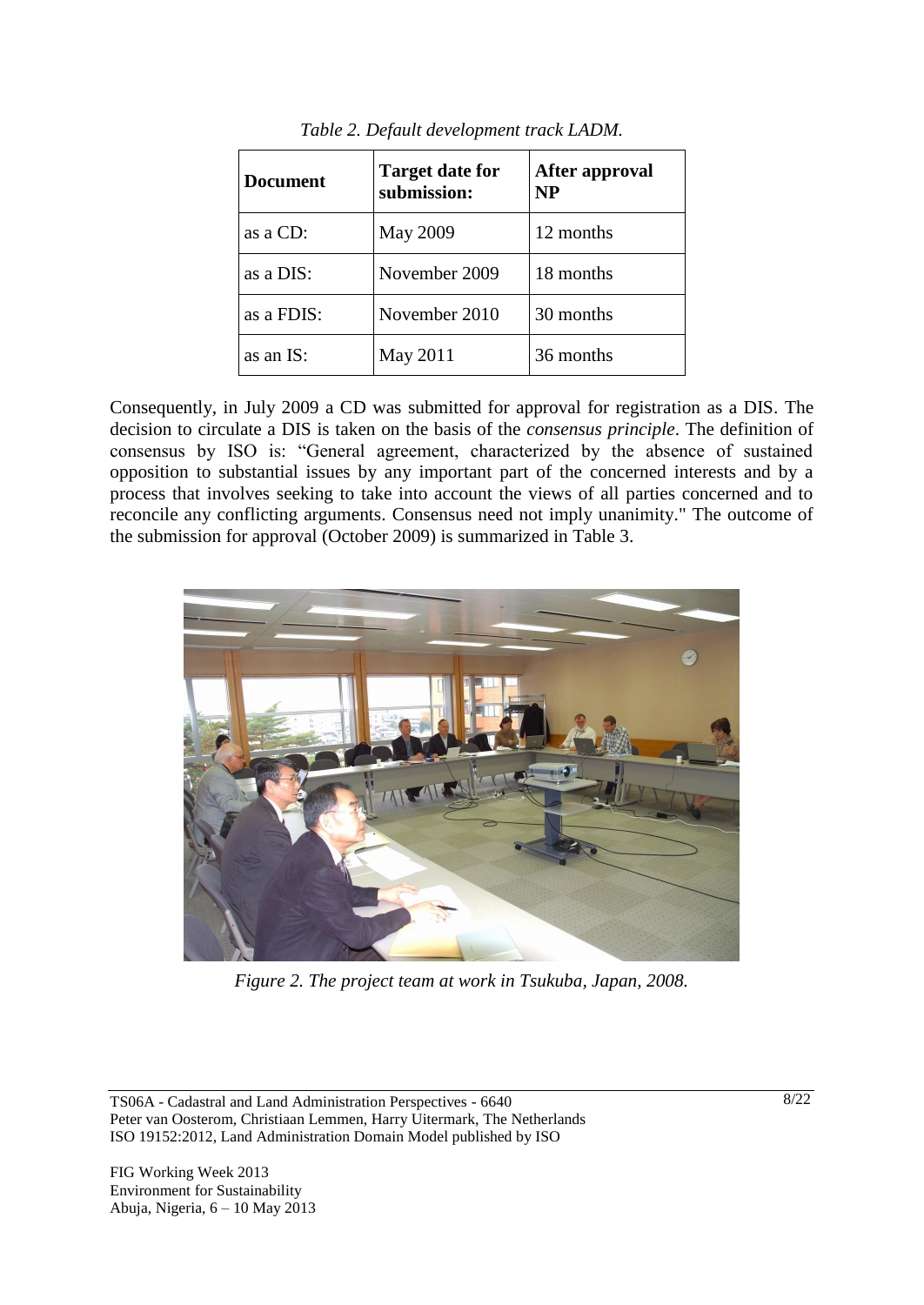| Member body           | Approve | Disapprove | Comments     |
|-----------------------|---------|------------|--------------|
| Australia (SA)        | x       |            | $\mathbf{x}$ |
| Austria (ON)          | X       |            |              |
| Canada (SCC)          | x       |            | X            |
| China (SAC)           | x       |            | X            |
| Denmark (DS)          | x       |            |              |
| Ecuador (INEN)        | x       |            |              |
| Finland (SFS)         |         | x          | X            |
| France (AFNOR)        |         | x          |              |
| Germany (DIN)         | X       |            |              |
| Hungary (NSZT)        | x       |            |              |
| Japan (JISC)          | x       |            | X            |
| Korea, Rep. of (KATS) | x       |            |              |
| Malaysia (DSM)        | x       |            |              |
| Morocco (SNIMA)       | X       |            |              |
| Netherlands (NEN)     | x       |            |              |
| Norway (SN)           | x       |            |              |
| Russian Fed. (GOST R) | x       |            |              |
| Saudi Arabia (SASO)   | x       |            |              |
| South Africa (SABS)   | x       |            |              |
| Spain (AENOR)         | X       |            |              |
| Sweden (SIS)          | x       |            | x            |
| Switzerland (SNV)     |         | x          |              |
| Thailand (TISI)       | X       |            |              |
| United Kingdom (BSI)  | x       |            | X            |
| USA (ANSI)            | x       |            |              |
| Summary Members (25)  | 22      | 3          | (7)          |

*Table 3. Result of voting CD.*

# **2.4 From CD to DIS: November 2009 – July 2011**

With a comfortable 22 to 3 majority (Table 3) there seemed a 'general agreement' to circulate a DIS, and even with no 'general agreement', a two-thirds majority might be deemed to be sufficient for the CD to be accepted for registration as a DIS. However, every attempt should be made to resolve negative votes. Therefore, with around 300 comments from seven members (see Table 3), it was decided to meet again as an Editing Committee (EC), this time in Canada (Quebec City, November 2009). An *editing committee* meets for the purpose of updating and editing a draft, which is accepted for further processing.

As a result of the Quebec discussions, a new (second) text for DIS was submitted in March 2010, as a final text for approval. Written notifications as to why this text should not enter DIS stage had to be submitted no later than April 2010. And there were a series of comments and observations for extensions, changes and improvements.

In May 2010, ISO/TC211 had their half-yearly plenary meeting in Southampton (UK). Thanks to the Convenor (Antony Cooper, South Africa), it was proposed, in Resolution 500, ―to amend ISO/CD19152 in cooperation with the editing committee, to implement the changes required by the comments submitted during the six-week review and make other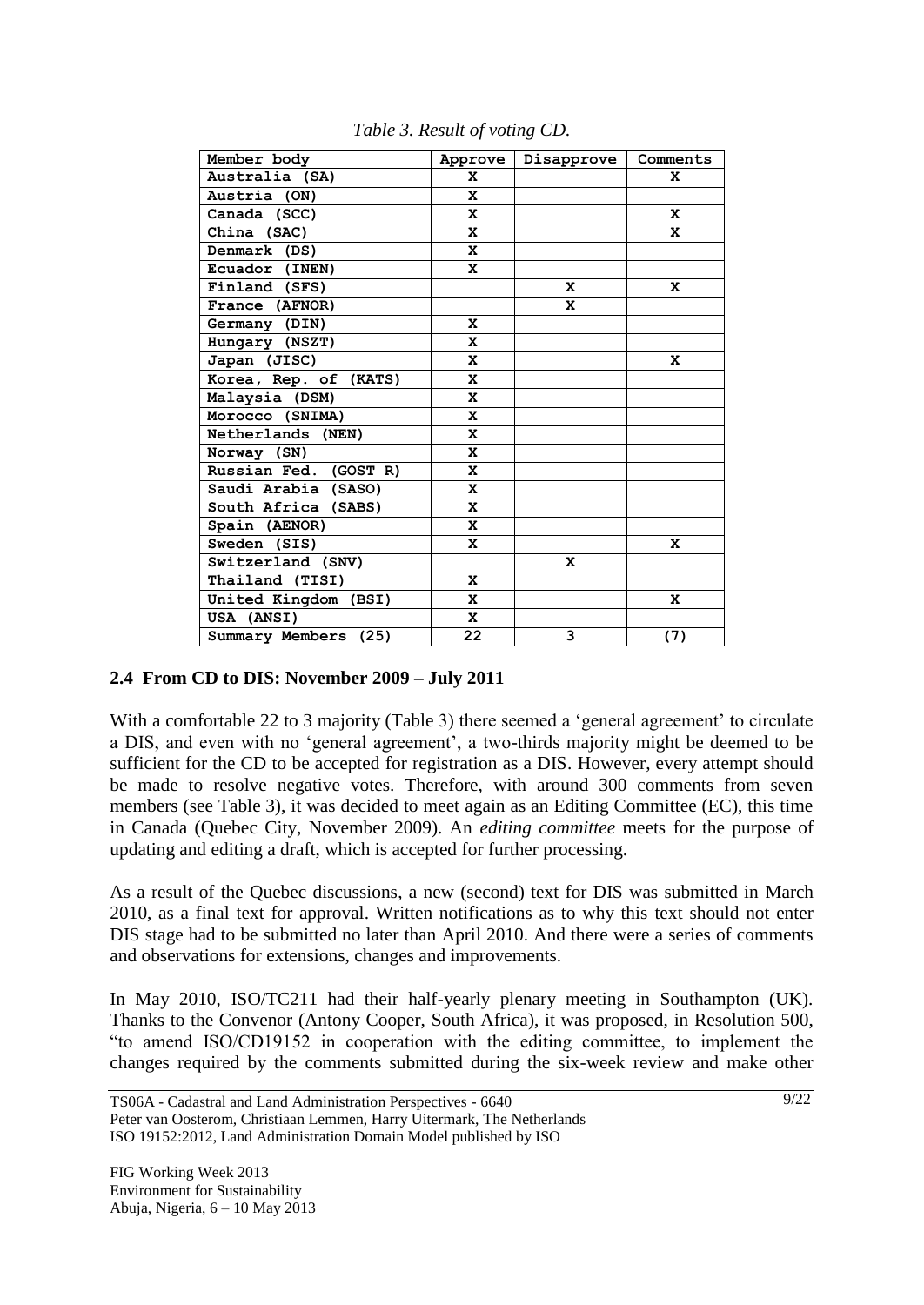editorial changes as required". The resolution was approved.

With the execution of Resolution 500, a new phase started, and a big delay in the development track of LADM. The comments had te be resolved and a new (third) text for DIS had to be prepared. A teleconference with the EC was preferred above a (physical) meeting. All in all, about 50 comments were discussed and a new text for DIS was submitted in January 2011, for a 5-month vote. The outcome of the voting in June 2011 was very favourable. The DIS was approved, with 26 votes in favour (that is  $93\%$ ; required  $> 67\%$ ) and two negative votes (that is 7%; required < 25%). See Table 4. While the DIS was approved there was also a set of 400 comments.

| Country            | Approve | Disapprove     | Comments |
|--------------------|---------|----------------|----------|
| Austria            | X       |                |          |
| Canada             |         | X              | X        |
| China              | X       |                |          |
| Czech Republic     | X       |                |          |
| Denmark            | x       |                | X        |
| Ecuador            | x       |                |          |
| Finland            |         | X              | X        |
| France             | X       |                | X        |
| Germany            | X       |                | X        |
| Hungary            | X       |                |          |
| Italy              | X       |                |          |
| Japan              | x       |                | X        |
| Korea, Republic of | X       |                | X        |
| Malaysia           | X       |                |          |
| Morocco            | x       |                |          |
| Netherlands        | X       |                |          |
| New Zealand        | X       |                |          |
| Norway             | x       |                |          |
| Poland             | X       |                |          |
| Portugal           | x       |                |          |
| Russian Federation | X       |                |          |
| Saudi Arabia       | X       |                |          |
| Serbia             | X       |                |          |
| South Africa       | x       |                | X        |
| Spain              | X       |                |          |
| Sweden             | X       |                | X        |
| Thailand           | X       |                |          |
| Turkey             | X       |                |          |
| United Kingdom     | X       |                |          |
| <b>USA</b>         | X       |                | X        |
| Member TOTALS      | 26      | $\overline{2}$ | (10)     |

|  | Table 4. Result of voting DIS. |  |
|--|--------------------------------|--|
|  |                                |  |

# **2.5 From DIS to FDIS: July 2011 – October 2012**

With this many comments, the editing committee had to be involved again in the processing of the comments. And again, it was agreed not to call a physical meeting, but to work electronically. The editing team prepared draft observations to the comments, distributed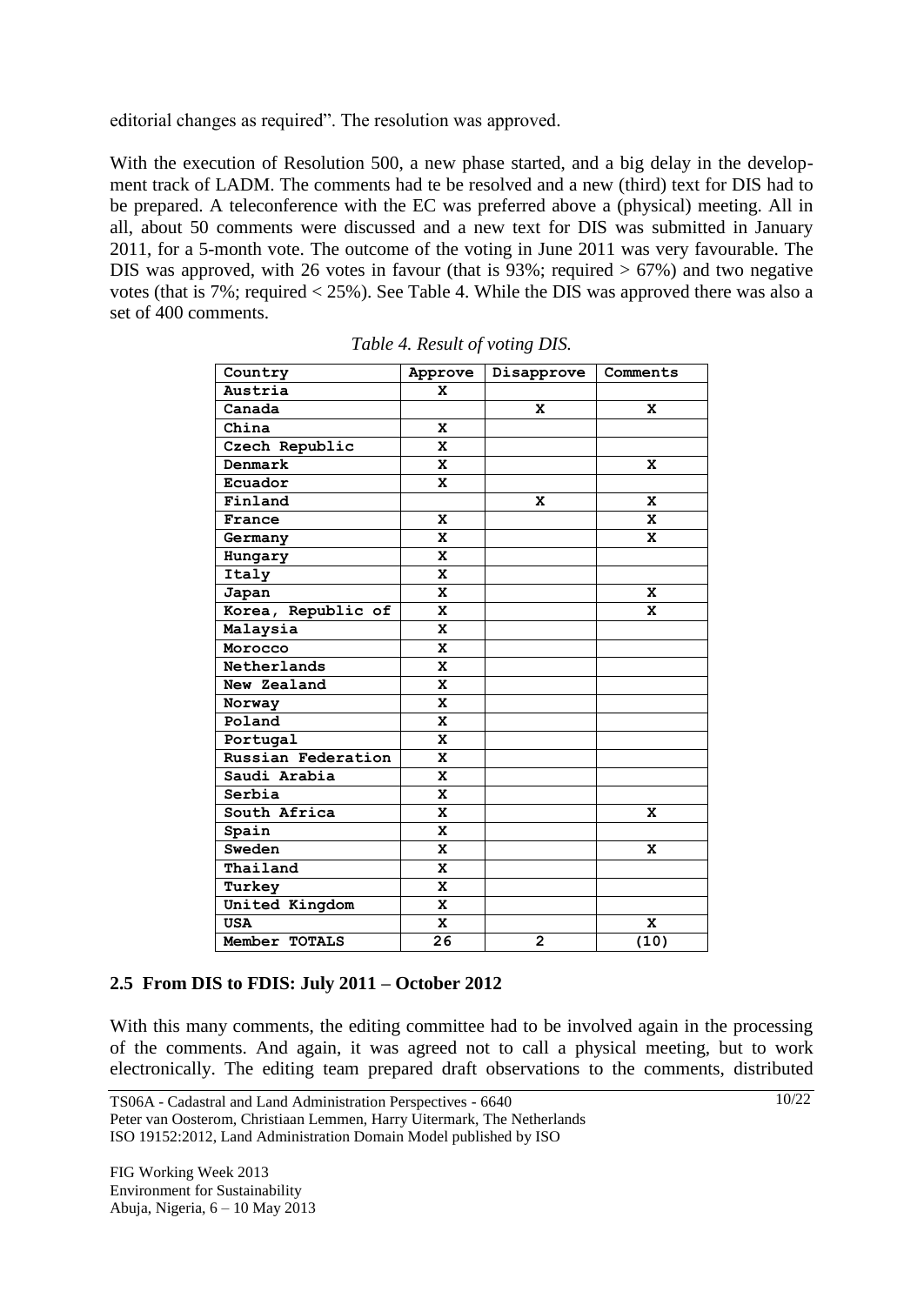these to the EC members. A limited number of reactions was received back. The text for FDIS was sent to the ISO/TC211 secretariat in November 2011. The text for FDIS had to be remodeled according to *ISO/IEC Directives, Part 2. Rules for the structure and drafting of International Standards* (ISO, 2011). Therefore, it took some time before it was submitted to the ISO secretariat in May 2012.

| Country            | Approve     | Disapprove | Comments |
|--------------------|-------------|------------|----------|
| Australia          | X           |            | X        |
| Austria            | x           |            |          |
| Canada             | X           |            | X        |
| Chile              | X           |            | X        |
| China              | X           |            |          |
| Czech Republic     | X           |            |          |
| Denmark            | X           |            |          |
| Ecuador            | X           |            | X        |
| Finland            | x           |            |          |
| France             | x           |            |          |
| Germany            | X           |            |          |
| Hungary            | X           |            |          |
| Iran               | x           |            |          |
| Italy              | x           |            |          |
| Japan              | X           |            |          |
| Lithuania          | X           |            |          |
| Malaysia           | X           |            |          |
| Morocco            | x           |            |          |
| Netherlands        | X           |            |          |
| New Zealand        | x           |            |          |
| Norway             | x           |            |          |
| Russian Federation | X           |            |          |
| Saudi Arabia       | X           |            |          |
| Serbia             | X           |            |          |
| South Africa       | $\mathbf x$ |            |          |
| Spain              | X           |            |          |
| Sweden             | X           |            |          |
| Thailand           | x           |            |          |
| Turkey             | X           |            |          |
| United Kingdom     | X           |            |          |
| <b>USA</b>         | x           |            |          |
| <b>TOTALS</b>      | 31          | 0          | (4)      |

*Table 5. Result of voting FDIS.*

The ISO secretariat has distributed the FDIS to all national bodies for a 2 month vote on 30 August 2012. The outcome of the voting on 30 October 2012 was very favourable. The FDIS was approved, with 30 votes of P-members in favour (that is  $100\%$ ; required  $> 67\%$ ) and no negative votes (that is  $0\%$ ; required  $<$  25%). See Table 5. While the FDIS was unanimously approved there were still some last comments from some countries. These were all editorial aspects: figure lay-out, minor mistakes (resulting in inconsistencies between text, figures and tables), spelling and grammatical corrections. The parallel FprEN (within CEN) was also approved without no-votes.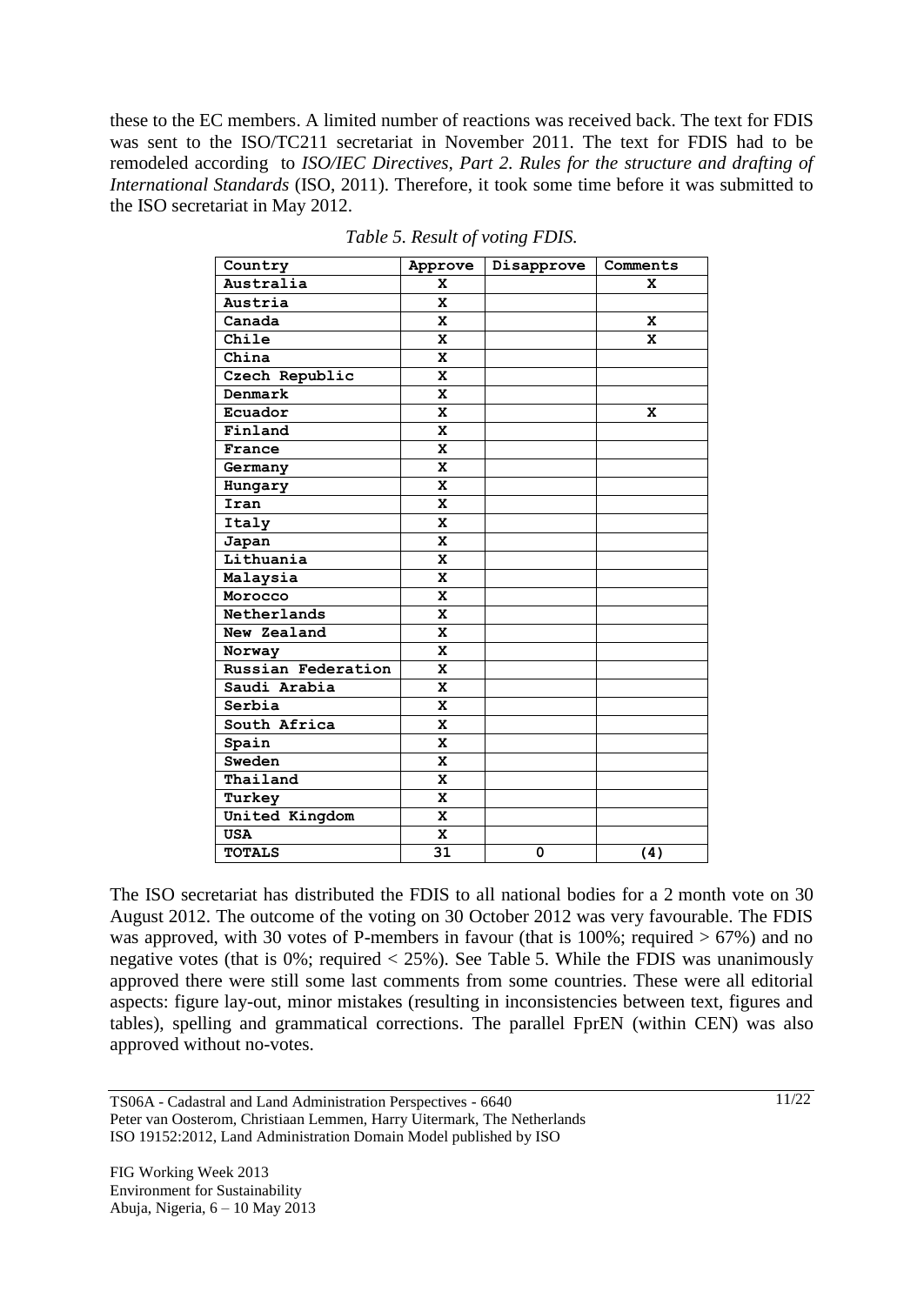### **2.6 From FDIS to IS: November 2012 – December 2012**

As the source document was not anymore within ISO/TC211, but within the central secretariat of ISO (Genève, Switzerland), the editors provided detailed instructions for each of the nearly 60 comments received on the FDIS to the central ISO secretariat. The editors processed all comments to the FDIS. From these comments it became clear that some extremely accurate checking had been conducted and still quite a number of issues were reported despite all efforts to produce a high quality FDIS. As indicated by the commenting countries, the comments were indeed all editorial and most of them need a correction in the document (and some also in the UML model). Besides minor textual and graphical corrections, there were basically 3 types of comments concerning (internal) inconsistency:

- 1. Inconsistency between text, figure (UML) or table of the same item. This had to be removed, it concerned often very subtle differences and in most cases the editing team agreed with the proposed change (in a few cases the team motivated why an alternative change would be better).
- 2. The normative wording: in some places the editing team used 'should' with is not firm enough for normative parts of text. One country proposed to use 'must' in a number of places where another proposed to use 'shall'. The terminology must be consistent with other ISO (TC211) standards, and therefore the term 'shall' was used throughout the document.
- 3. Annex A, the ATS, which was relative new text had a number of inconsistencies with the main text of the FDIS, this implied moving a number of items in the key table Table A.1, but also moving some parts of text that follow (and adding one part which was forgotten: a text for two of the classes: LA\_level and LA\_RequiredRelationshipBAUnit).

These were all processed by the ISO secretariat in an efficient manner and as a result the International Standard ISO 19152 was officially published on 1 December 2012. In addition also the UML model as maintained by ISO/TC211 HMMG (harmonized model maintenance group) was updated accordingly.

#### **3 CONFORMANCE TESTING**

A lot of effort has been made to improve conformance testing. Any land administration system claiming conformance with this International Standard has to satisfy the requirements as in Annex A ('Abstract Test Suite') of the standard. The abstract test suite is in conformance with ISO 19105. The LADM specifies a conceptual schema. Actual use of the LADM requires that an application schema, such as a country profile, is developed. The Annex A to the standard specifies how to test whether a specific application schema is conformant with the LADM in terms of package and level. Testing whether a specific data set is conformant, means checking the data set content against the corresponding conformant LADM application schema.

The test suite in Annex A of the standard specifies the requirements that the implementation under test has to meet in order to be conformant to this International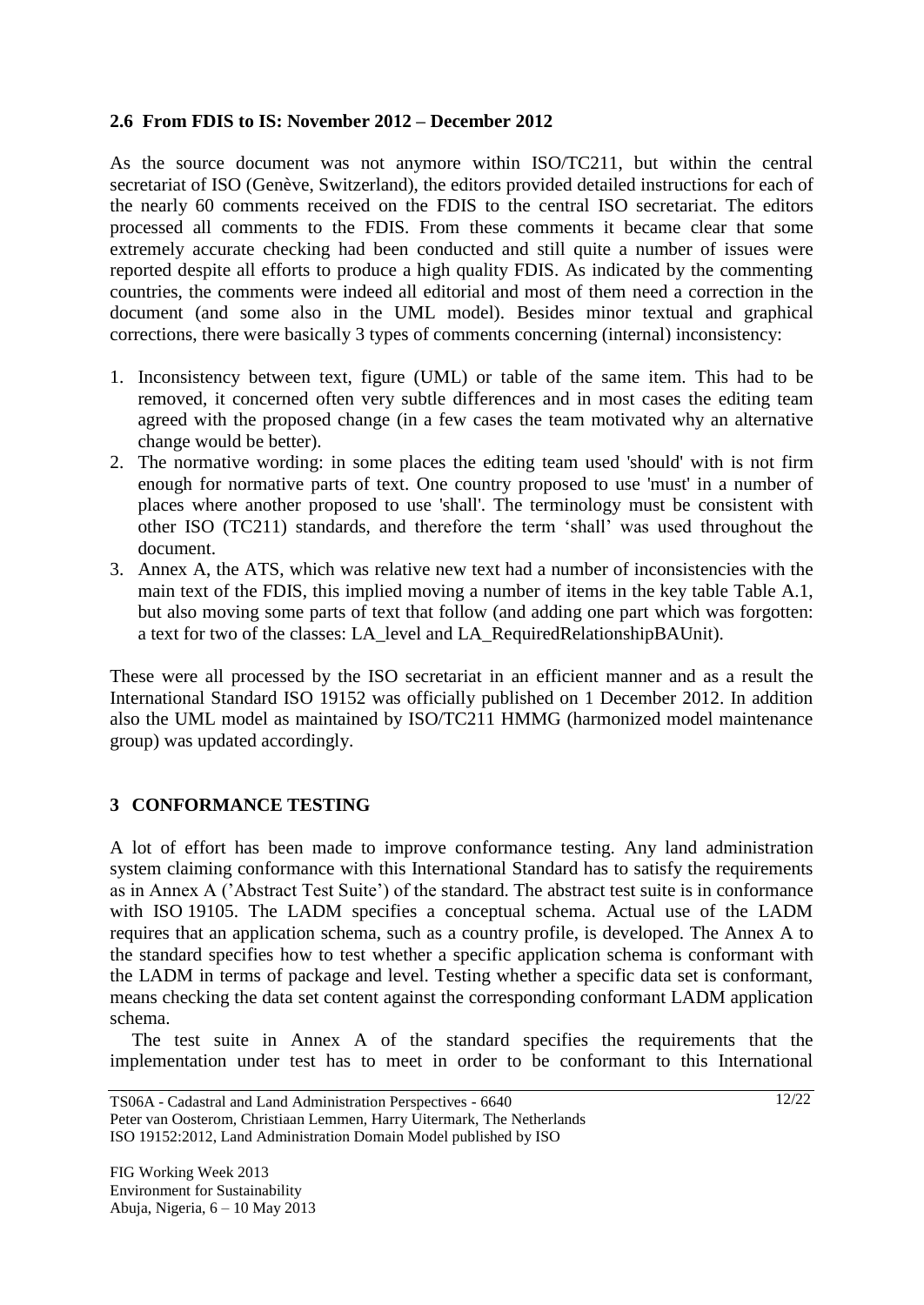Standard. For each test the metadata conformity element takes one of the following values:

- Conformant (conformant). The resource is fully conformant with the cited specification
- Not Conformant (notConformant). The resource does not conform to the cited specification, or:
- Not evaluated (notEvaluated). Conformance has not been evaluated.

| <b>LADM</b>                                           | <b>LADM</b> class                        | $CI$           | <b>Dependencies</b>                                                                                                                                         |
|-------------------------------------------------------|------------------------------------------|----------------|-------------------------------------------------------------------------------------------------------------------------------------------------------------|
| package                                               |                                          |                |                                                                                                                                                             |
|                                                       | <b>VersionedObject</b>                   | $\mathbf{1}$   |                                                                                                                                                             |
|                                                       | LA_Source                                | $\mathbf{1}$   | Oid, (as a minimum one of the specializations must<br>be implemented [LA_AdministrativeSource<br><b>or</b><br>LA_SpatialSource]), LA_AvailabilityStatusType |
| Party<br>Package                                      |                                          |                | Exist only if Administrative Package is implemented                                                                                                         |
|                                                       | LA_Party                                 | 1              | VersionedObject, Oid, LA_PartyType                                                                                                                          |
|                                                       | LA_GroupParty                            | $\overline{c}$ | Oid, LA_Party, LA_GroupPartyType                                                                                                                            |
|                                                       | LA_PartyMember                           | $\overline{2}$ | VersionedObject, LA_Party, LA_GroupParty                                                                                                                    |
| Administra-<br>tive Package                           |                                          |                | Exist only if Party Package is implemented                                                                                                                  |
|                                                       | <b>LA_RRR</b>                            | $\mathbf{1}$   | VersionedObject, Oid, LA_Party, LA_BAUnit,<br>LA_Right (as a minimum, this specialization shall<br>be implemented), LA_AdministrativeSource                 |
|                                                       | LA_Right                                 | $\mathbf{1}$   | LA_RRR, LA_RightType                                                                                                                                        |
|                                                       | <b>LA</b> Restriction                    | $\overline{c}$ | LA_RRR, LA_RestrictionType                                                                                                                                  |
|                                                       | LA_Responsibility                        | 3              | LA_RRR, LA_ResponsibilityType                                                                                                                               |
|                                                       | LA BAUnit                                | $\mathbf{1}$   | VersionedObject, Oid, LA_RRR, LA_BAUnitType                                                                                                                 |
|                                                       | LA_Mortgage                              | $\overline{2}$ | <b>LA</b> Restriction                                                                                                                                       |
|                                                       | LA_AdministrativeSource                  | $\mathbf{1}$   | LA_Source, LA_Party,<br>LA_AdministrativeSourceType,<br>LA_AvailabilityStatusType                                                                           |
|                                                       | LA_RequiredRelationship<br><b>BAUnit</b> | $\overline{3}$ | VersionedObject, LA_BAUnit                                                                                                                                  |
| Spatial Unit<br>Package                               |                                          |                |                                                                                                                                                             |
|                                                       | LA_SpatialUnit                           | $\mathbf{1}$   | VersionedObject, Oid,                                                                                                                                       |
|                                                       | LA_SpatialUnitGroup                      | $\overline{2}$ | VersionedObject, Oid, LA_SpatialUnit                                                                                                                        |
|                                                       | LA_LegalSpaceBuildingU<br>nit            | $\overline{3}$ | LA_SpatialUnit                                                                                                                                              |
|                                                       | LA_LegalSpaceUtilityNet<br>work          | $\overline{3}$ | LA_SpatialUnit                                                                                                                                              |
|                                                       | LA_Level                                 | $\overline{c}$ | VersionedObject, Oid                                                                                                                                        |
|                                                       | LA_RequiredRelationship<br>SpatialUnit   | 3              | VersionededObject, LA_SpatialUnit                                                                                                                           |
| Surveying<br>Repre-<br>and<br>sentation<br>Subpackage |                                          |                |                                                                                                                                                             |
|                                                       | LA_Point                                 | $\overline{2}$ | VersionededObject, Oid, LA_SpatialSource,<br>LA_PointType, LA_InterpolationType                                                                             |

*Table 6 The LADM conformance requirements table (note CI = Conformance level).*

TS06A - Cadastral and Land Administration Perspectives - 6640 Peter van Oosterom, Christiaan Lemmen, Harry Uitermark, The Netherlands ISO 19152:2012, Land Administration Domain Model published by ISO

FIG Working Week 2013 Environment for Sustainability Abuja, Nigeria, 6 – 10 May 2013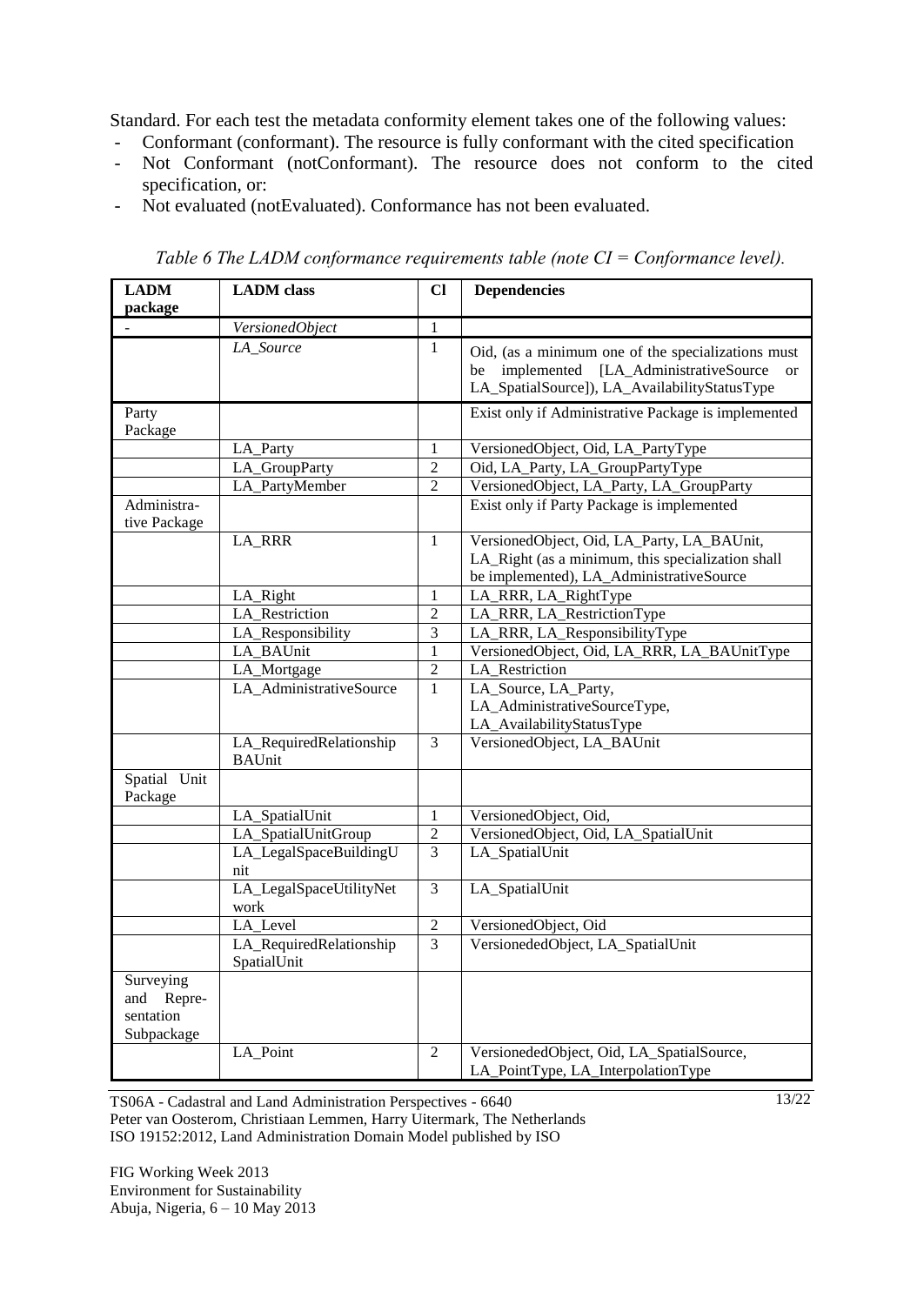| LA_SpatialSource      | LA_Source, LA_Point, LA_Party,                      |
|-----------------------|-----------------------------------------------------|
|                       | LA SpatialSourceType                                |
| LA BoundaryFaceString | Versioned Object, Oid, LA_Point (if using geometry) |
| LA BoundaryFace       | VersionedObject, Oid, LA_Point (if using geometry)  |

The LADM consists of three packages and one subpackage, and for each of them a conformance test is specified. Three conformance levels are specified per (sub)package: level 1 (low level), level 2 (medium level), and level 3 (high level). A package is level 1 compliant if the classes with level 1 indicators are passing the conformance test. A package is level 2 compliant if the classes with levels 1 or 2 indicators are passing the conformance test. A package is level 3 compliant if the classes with level 1, 2 or 3 indicators are passing the conformance test.

Table 6 gives an overview per package to check for LADM compliancy. Conformance tests on the LADM can be done per package. Conformance tests shall be done on interdependencies between applicable packages when two or more packages are tested. The mandatory and optional attributes are given in the class diagrams. The test method in this Annex is used in all test cases 'to examine the application schema of the implementation under test, including class, attribute(s) and association definitions.' There are a number of different ways to document the positive results of the test method:

- 1. Show inheritance structure between the LADM and the tested model (elements), or
- 2. Show mapping of elements between the LADM and the tested model.

In order to realize this conformance test explicitly and completely, knowledge and understanding is required of both the LADM and any specific profile used. The profile should not include different structures or solutions where the LADM has standard provisions.

Conformance testing per right type, responsibility type or restriction type is possible. In the code lists for rights, responsibilities or restrictions, specific (user defined) code list values can be added, indicating a partial responsibility or restriction. Or a right, which is not homogeneous in time. This affects the complete spatial unit with regard to registration (therefore in a sense homogeneous), but in reality only a part of the spatial unit. In addition, a text spatial unit can be defined, describing the location of the part.

# **4 FUTURE STANDARD MAINTENACE AND DEVELOPMENT**

As the LADM standard is now being used (and read by further eyes) it is inevitable that further issues will arrive. These can range from detecting and correcting simple text error (e.g. on page one it states the standard provides ‗… model with four packages', while on the same page it is also states ‗LADM consists of three packages and one subpackage', which is correct), via omissions (multiplicity in Table 3, row 1 Party GroupParty, not correct) to further extension of the standard (e.g. extension of the legal model conform the proposal of Paasch, 2012). Within the standardization processes there are different methods for handling these issues/requests: the corrigendum for fixing small mistakes, and the 5 annual revision of the standard for significant changes and extensions. In the meantime the LADM Wiki could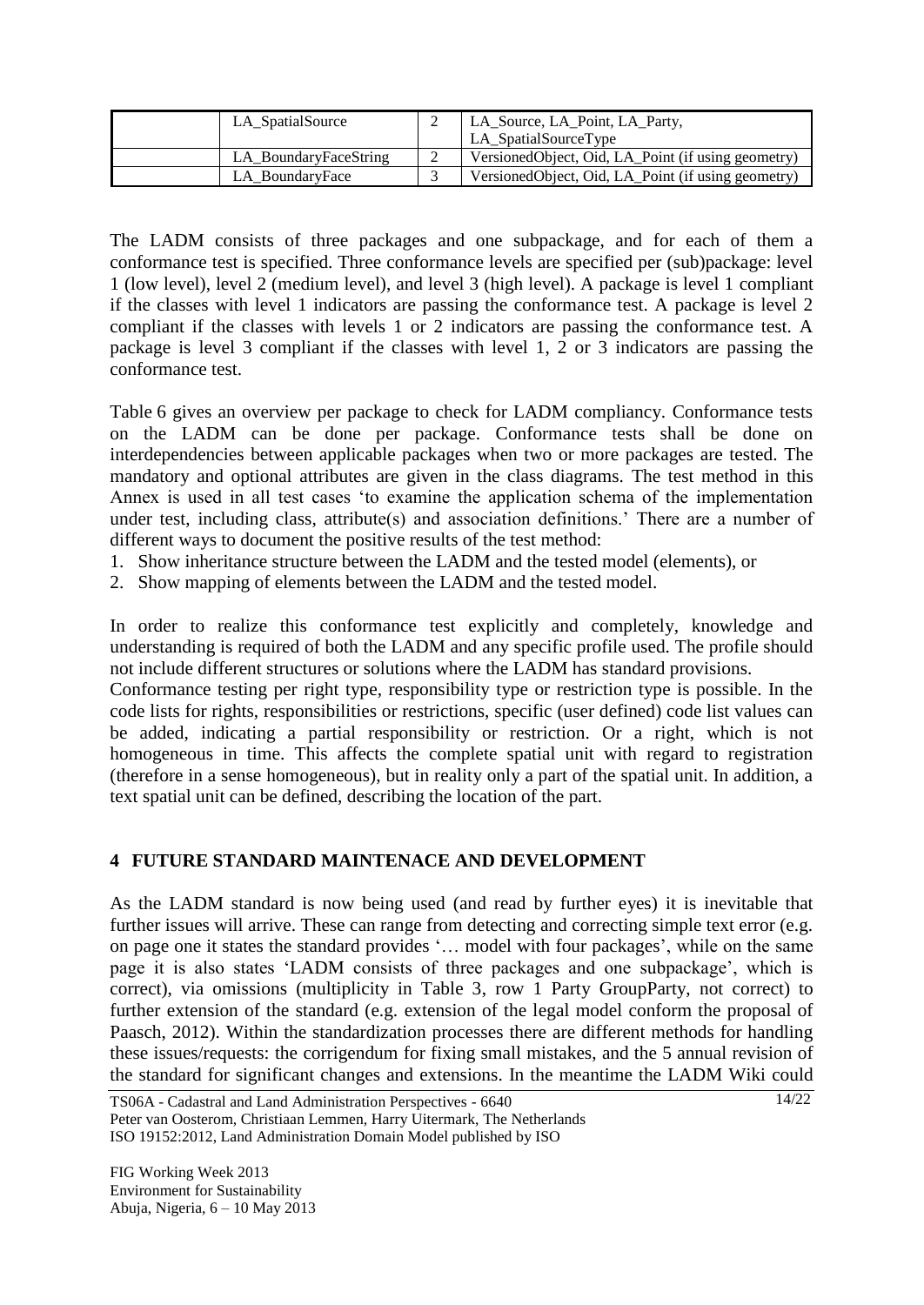function as a collective memory. The Wiki has been extended with an additional subpage ‗standards maintenance'; see Figure 3.



*Figure 3. The LADM Wiki with the new 'standards maintenance' subpage*

LADM is a conceptual model and is already is use as such (country profiles, integration in INSPIRE and the Land Parcel Identification System of the European Union, basis for software development initiatives at FAO and UN Habitat, etc, see Lemmen (2012), the next steps include elaborating (via a country profile) and realizing a technical model suitable for implementation: database schema (SQL DDL), exchange format (XML/GML), and user interface for edit and dissemination. A good option for this is the collaboration between FIG and OGC to standardize this technical model (with options such as CityGML or LandXML). When considering the complete development life cycle of rural and, in particular, urban areas, many related activities should often also support 3D representations (and not just the cadastral registration of the 3D spatial units associated with the correct RRRs and parties). The exact naming of these activities differs from country to country, and their order of execution may differ. However, in some form or another, the following steps performed by various public and private actors, which are all somehow related to cadastral registration, are recognized:

1. Develop and register zoning plans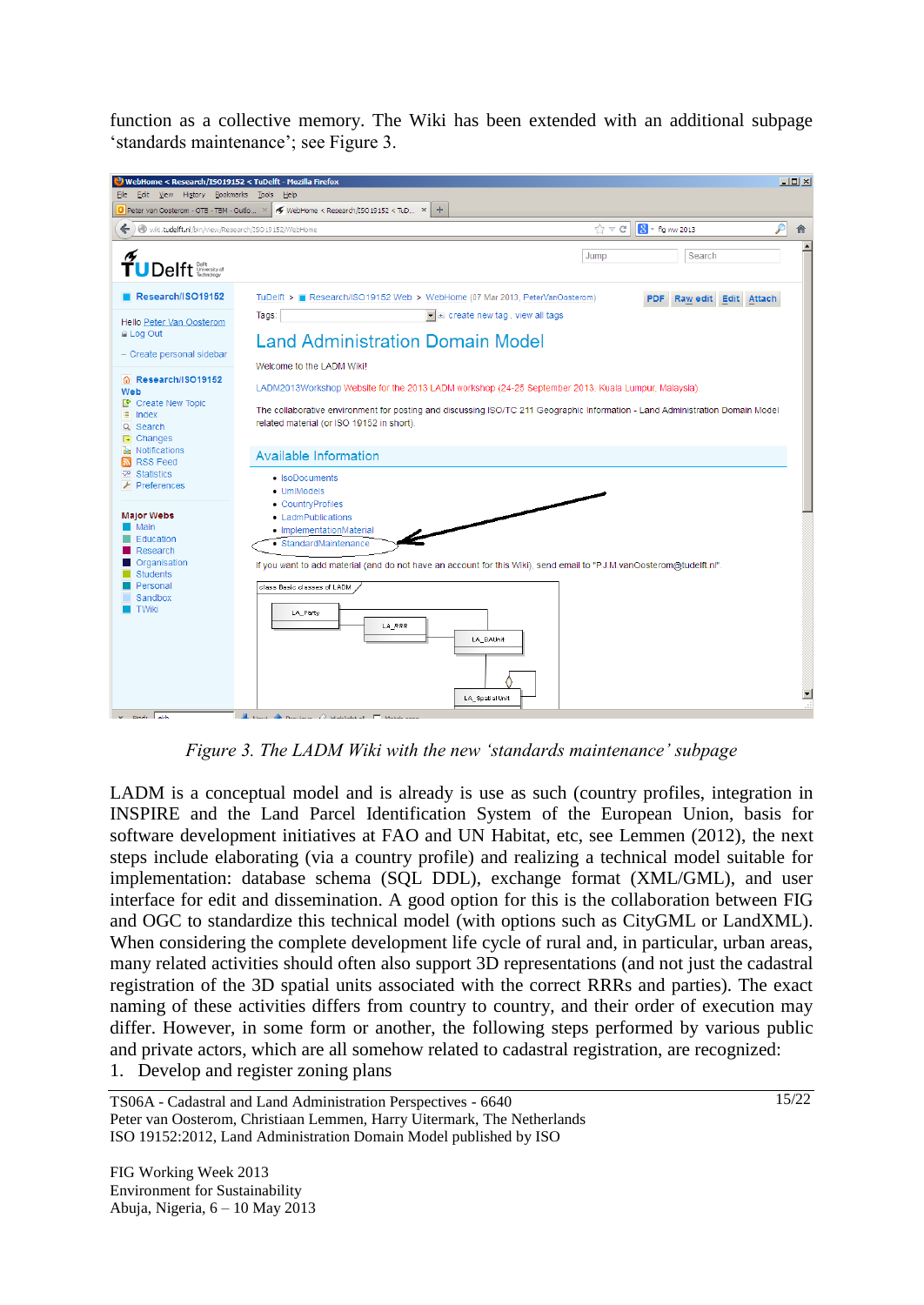- 2. Register (public law) restrictions
- 3. Design new spatial units/objects
- 4. Acquire appropriate land/space
- 5. Request and provide (after check) permits
- 6. Obtain and register financing (mortgage) for future objects
- 7. Survey and measure spatial units/objects (after construction)
- 8. Submit associated rights (RR)/parties and their spatial units
- 9. Validate and check submitted data (and register if accepted)
- 10. Store and analyze the spatial units
- 11. Disseminate, visualize and use the spatial units.

Several of the activities and their information flows need to be structurally upgraded from 2D to 3D representations. Because this chain of activities requires good information flows between the various actors, it is crucial that the meaning of this information is well defined an important role for standardization. Very relevant are ISO 19152 (LADM) and ISO 19156 (Observations and Measurements), and very related and partially overlapping is the scope of the new OGC's Land Development – Standards Working Group (LD-SWG), with more of a focus on civil engineering information, e.g., the planned revision of LandXML (to be aligned with LADM). This phenomenon is especially true for 3D cadastre registration because it is being tested and practiced in an increasing number of countries. For example, for buildings (above/below/on the surface or constructions such as tunnels and bridges), and (utility) networks, this overlap is clear. LADM is focusing on the spatial/ legal side, which could be complemented by civil engineering physical (model) extensions. It is important to reuse existing standards as a foundation and to continue from that point to ensure interoperability in the domain in our developing environment!

# **5 CONCLUSIONS**

The Land Administration Domain Model provides a comprehensive set of functionality, based on Model Driven Architectures. The LADM can be supportive in business process reengineering, with normalised data models to avoid data duplication (also in relation to external databases). The LADM includes all documents, this means building a complete and full digital cadastre. A major advantage in adopting LADM is the classification and structuring of RRR, where classifications in categories are possible, see (Elia, et al, 2011). 3D Cadastres are treated in such a way that these integrate seamlessly with existing 2D registrations; see Annex B of the LADM (ISO, 2011).

After positive results of voting on the so-called New Working Item Proposal (NWIP) in May 2008, on the Committee Draft (CD) on October 12, 2009, on the Draft International Standard (DIS) on June 27, 2011, the Final Draft International Standard (FDIS) received a positive vote on October 30, 2012; see Table 7. The International Standard (IS) was finally published on December 1, 2012. Each step in the developments within ISO includes reviews from countries involved in the development process.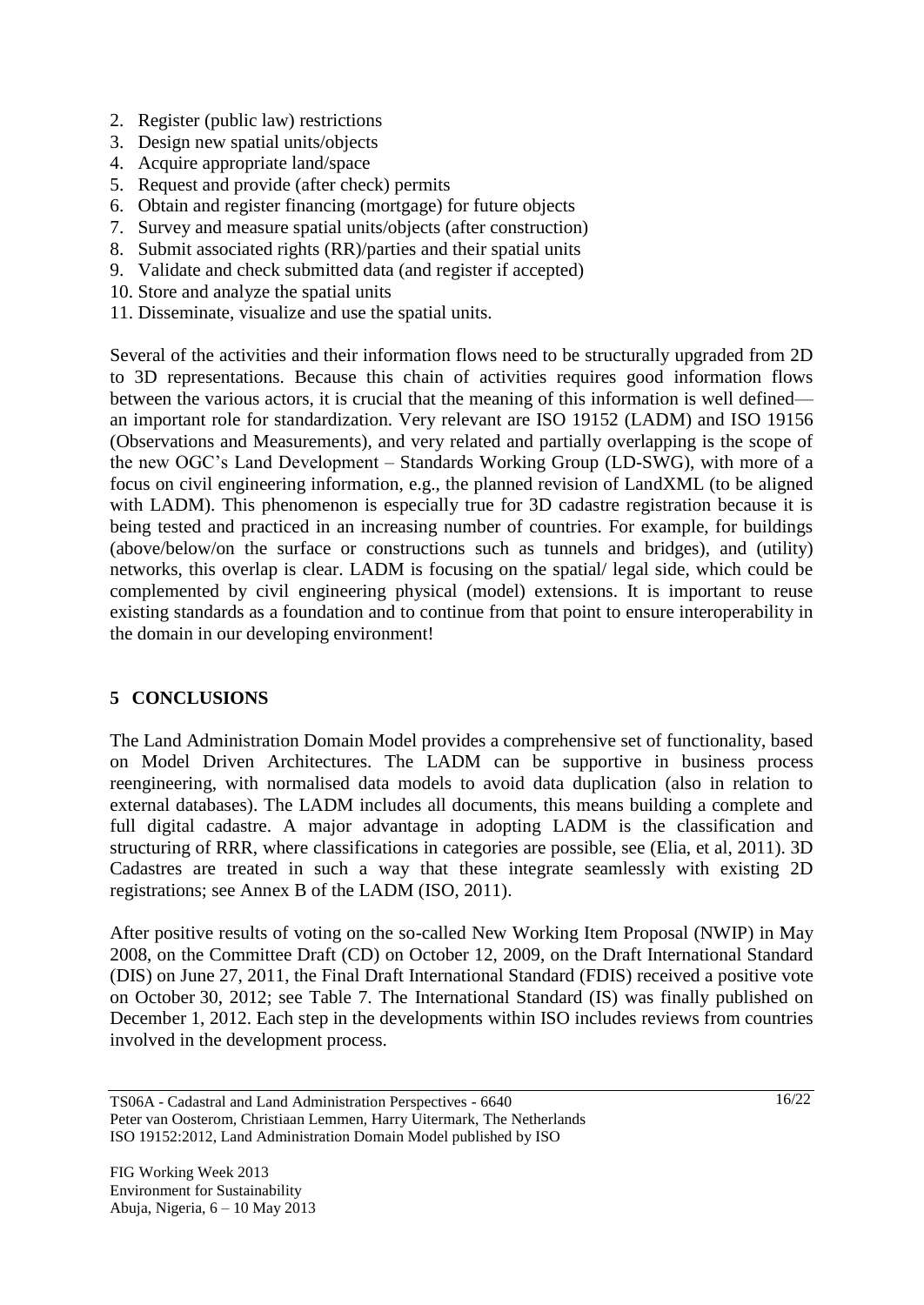TS06A - Cadastral and Land Administration Perspectives - 6640 Peter van Oosterom, Christiaan Lemmen, Harry Uitermark, The Netherlands ISO 19152:2012, Land Administration Domain Model published by ISO

FIG Working Week 2013 Environment for Sustainability Abuja, Nigeria, 6 – 10 May 2013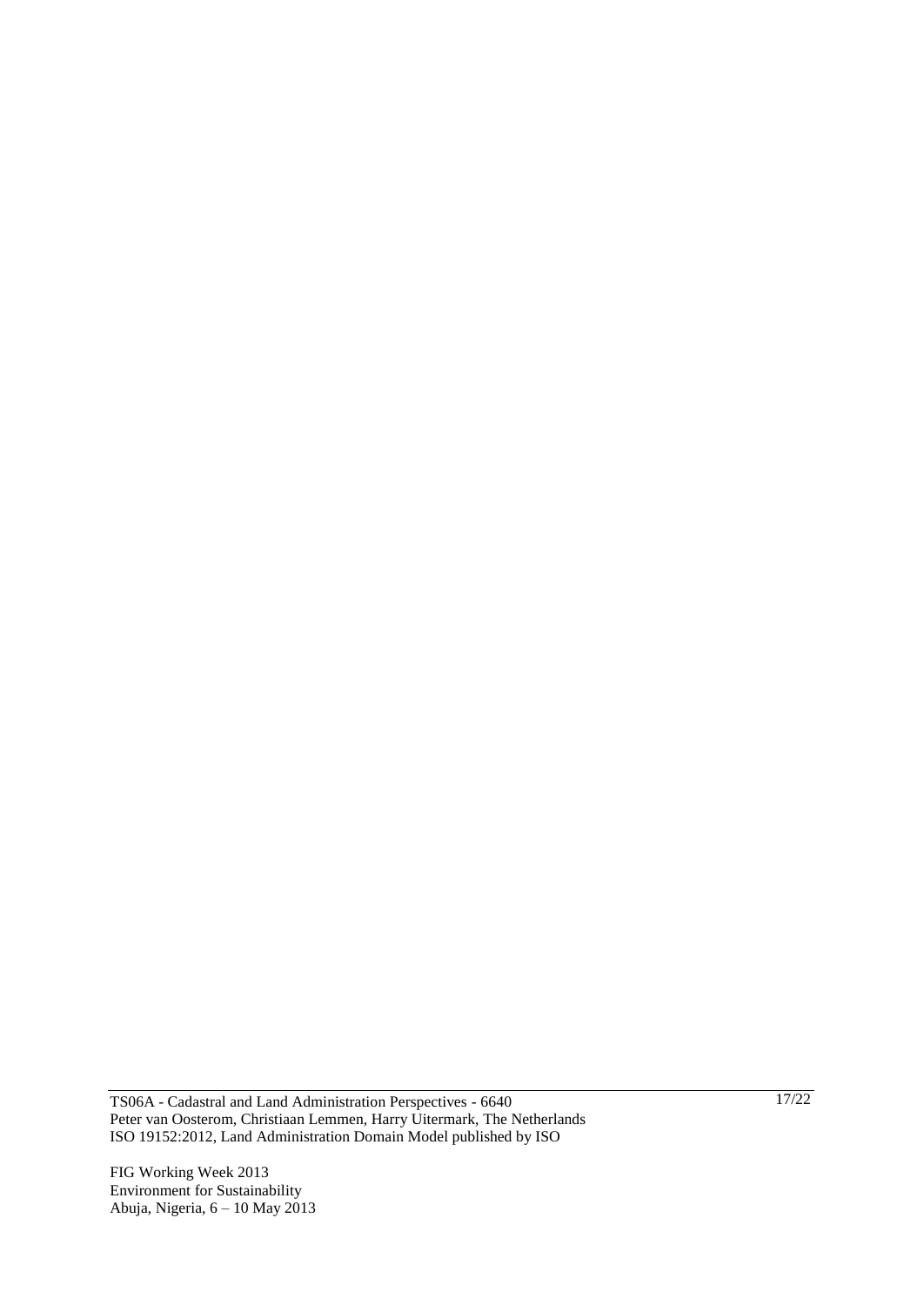| <b>Voting</b> | <b>NWIP</b> |   | DIS |  |
|---------------|-------------|---|-----|--|
| Approve       |             | ີ |     |  |
| Disapprove    |             |   |     |  |
| Abstain       |             |   |     |  |
| Not Voted     |             |   |     |  |

*Table 7 Voting results at the various stages of ISO 19152*

It can be concluded that there is support for the LADM from FIG, ISO/TC211, UN-HABITAT, EU, FAO, several countries and many professionals. FIG may be involved in the development of other domain standards in the future, those standards make SDI working. During the development of the LADM many reviews have been performed resulting in new insights, improvements and proposals for extensions. All together the development took place from 2002-2012. Already existing ideas written in papers or books which could be used as possible input or requirements for the development of the LADM came available during this period. Not all of the existing materials were known at the start of the development. Apart from the versions published during the development of the international standard within (and published by) ISO/TC211 there are publications in scientific journals related to the LADM (and its predecessor the CCDM) and even three PhD-theses in 2012: Lemmen, 2012, Hespanha, 2012 and Paasch, 2012.

The standardization process started after a six year period of preparation (2002-2008). The starting document, LADM version 1.0, as a New Working Item Proposal (NP) got a simple majority in May 2008, and with a development track of 36 months. With 36 months, there could have been an International Standard (IS) in May 2011. Why is did it take until December 2012 before the IS was finally published? Firstly, the editing team were absolute beginners in the field of ISO standardization. This meant that we did not know the procedures, nor that we knew the rules for the structuring of ISO documents. As an example, simple rules like "annexes shall appear in the order they are referenced in the document" were not applied, which caused extra work and time for the ISO/TC211 secretariat (Bjørnhild Sæterøy, thanks!). Secondly, we did every attempt to resolve negative votes, with the danger that we "tried to please everybody", with potential "hazardous" effects, because resolving a comment for one country might result in a next iteration by a "not amused" other country. It is remarkable how the number of comments grew along the development track: from 295 comments for the CD (of which 92% was accepted) to 398 comments for the DIS (of which 86% was accepted). Of course, many comments were relevant, but part of the "booming" of comments was the redundancy of information in text, figures and UML-model. All in all we had to deal with about 900 comments, which was, from an editorial point of view, quite cumbersome.

TS06A - Cadastral and Land Administration Perspectives - 6640 Peter van Oosterom, Christiaan Lemmen, Harry Uitermark, The Netherlands ISO 19152:2012, Land Administration Domain Model published by ISO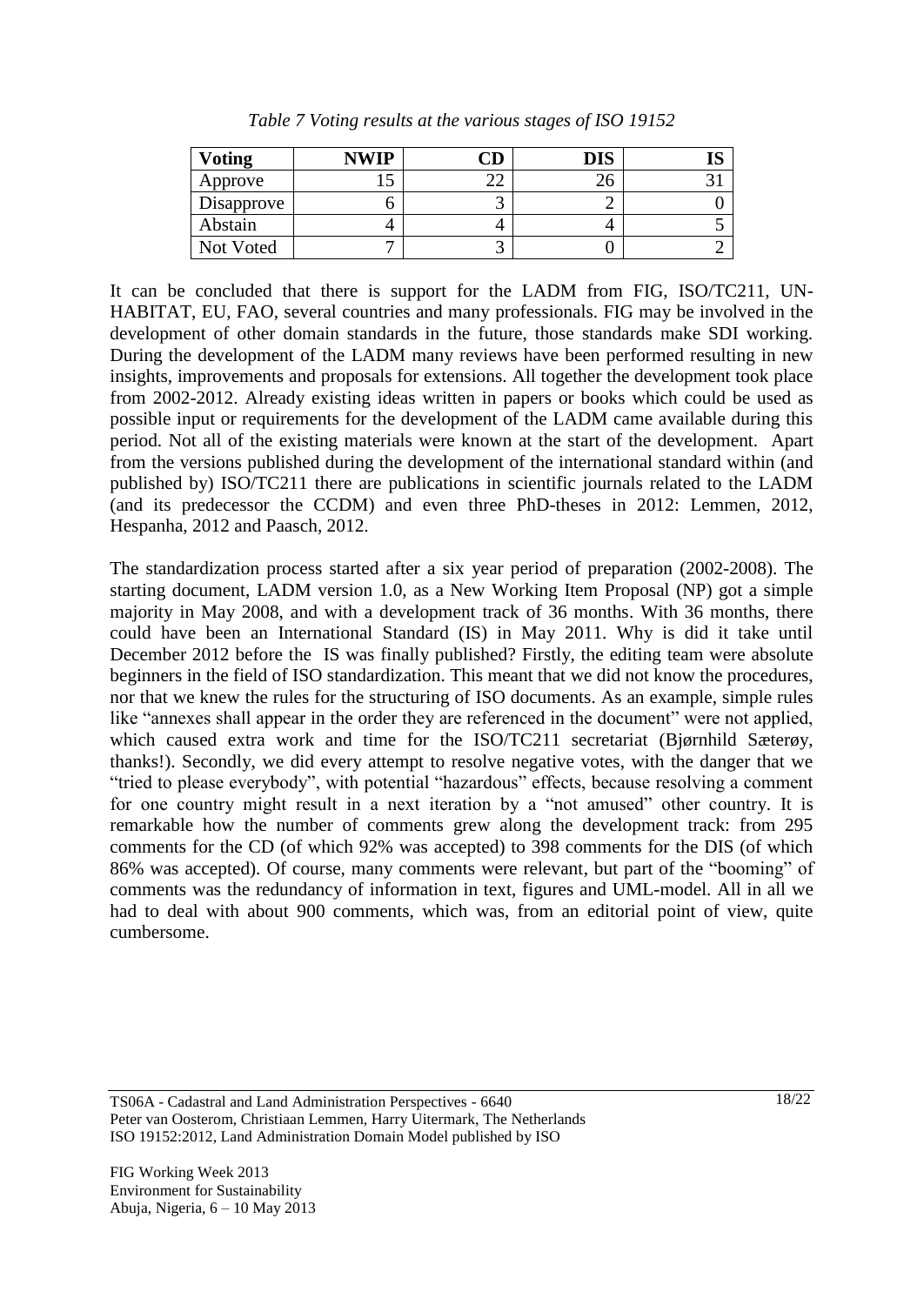## **ACKNOWLEDGEMENTS**

Many thanks go to the editorial committee drafting the ISO 19152 Land Administration Domain Model: Danilo Antonio and Solomon Haile (UN-HABITAT, Kenya); Antony Cooper (South Africa); Wim Devos (Joint Research Centre of the European Union, Italy); Paul Egesborg and Christian Lord (Canada); Tomohiko Hatori (Japan); TaikJin Kim (Korea); Julie Binder Maitra (United States); Tarja Myllymäki (Finland); Jesper Paasch (Sweden); Markus Seifert (Germany) and Frederique Williams (France).

Many thanks also to Iain Greenway (United Kingdom) for the submission of the new working item proposal to ISO on behalf of the International Federation of Surveyors (FIG) and for all the advice "on the road". We want to thank the FIG Council  $2007 - 2010$ , under President Stig Enemark (Denmark) and the FIG Council 2011 – 2014, under President CheeHai Teo (Malaysia) and FIG's director Markku Villikka (Finland) for continuous support. Special thanks to Bjørnhild Sæterøy (Norway) for always giving advice and especially for bringing the feeling to be at home in the Technical Committee 211 of the International Organization for Standardization (ISO/TC211) environment. And to John Herring (United States) and Serena Coetzee (South Africa) for their management and support within ISO/TC211.

Rod Thompson (Australia) contributed in the development of the 3D aspects. Clarissa Augustinus (Kenya) and Jaap Zevenbergen (The Netherlands) in the developments of STDM. Many others contributed by developing country profiles, performing reviews, participation in discussions and so on.

Without all your contributions this result would not have been there. Thank you very much.

# **REFERENCES**

Hespanha, J.P. (2012). Development Methodology for an Integrated Legal Cadastre - Deriving Portugal Country Model from the Land Administration Domain Model. PhD thesis Delft University of Technology, The Netherlands.

ISO (2012). ISO/IEC Directives, Part 1. Procedures for the technical work. Geneva, International Organization for Standardization: 76pp.

ISO (2011). ISO/IEC Directives, Part 2. Rules for the structure and drafting of International Standards, Geneva, International Organization for Standardization: 72pp.

Lemmen, C.H.J., van der Molen, P., van Oosterom, P.J.M., Ploeger, H.D., Quak, C.W., Stoter, J.E., and Zevenbergen, J.A., (2003). A modular standard for the cadastral domain. Digital Earth 2003. Information Resources for Global Sustainability. Brno, Czech Republic.

Lemmen, C.H.J., van Oosterom, P.J.M., Zevenbergen, J.A., Quak, C.W., and van der Molen, P. (2005). Further Progress in the Development of the Core Cadastral Domain Model. FIG Working Week 2005 and GSDI-8. Cairo, Egypt: 28pp.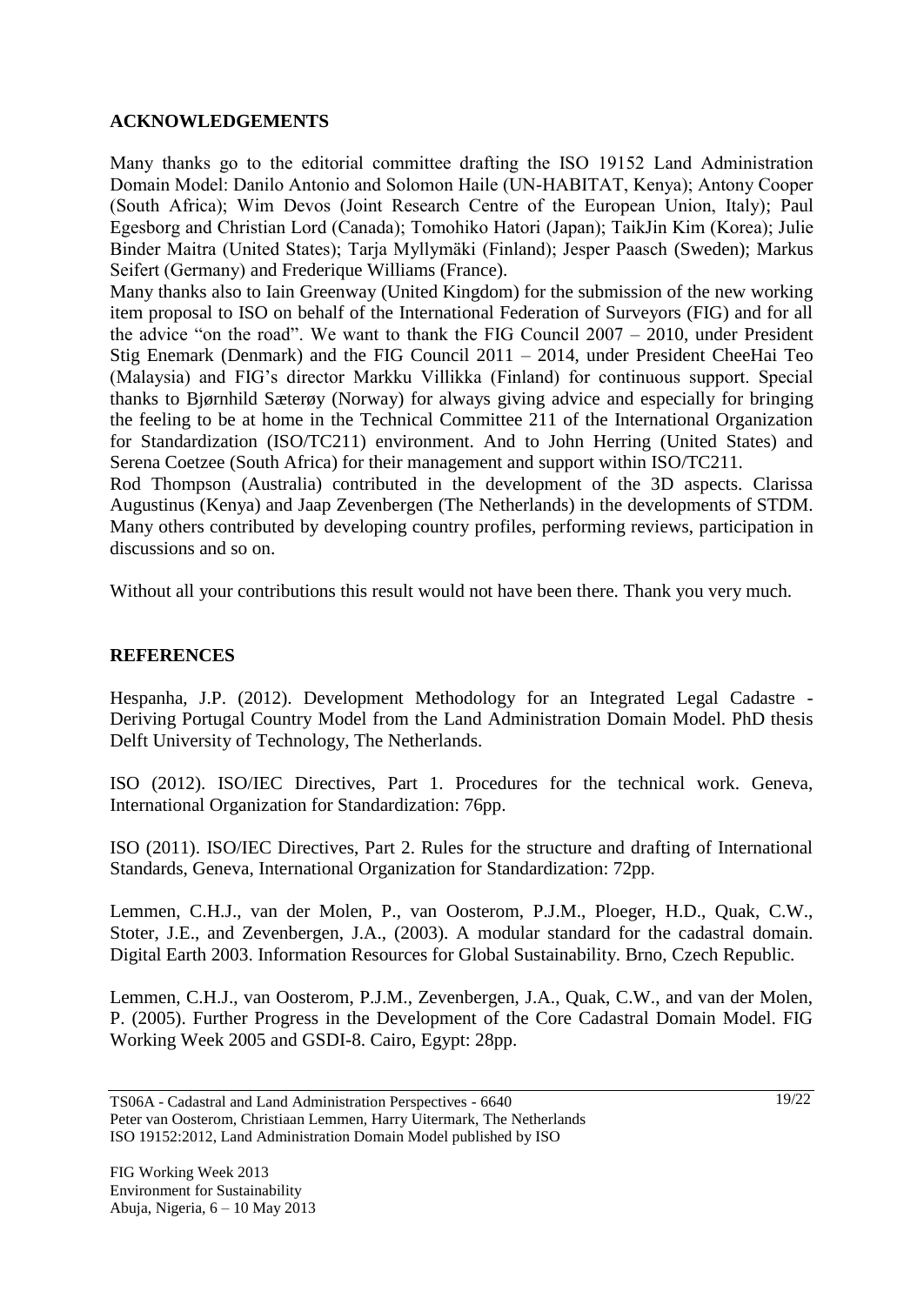Lemmen, C.H.J. and van Oosterom, P.J.M., (2006). Version 1.0 of the FIG Core Cadastral Domain Model. XXIII FIG Congress. Munich, Germany.

Lemmen, C.H.J. (2012). A Domain Model for Land Administration. PhD thesis Delft University of Technology, The Netherlands.

Paasch, J.M. (2012). Standardization of real property rights and public regulations – The Legal Cadastral Domain Model. PhD thesis. KTH Royal Institute of Technology. Stockholm, Sweden.

Uitermark, H.T. (2012). Status of the LADM Standardization Process within ISO/TC211. Presented at the Workshop LADM from Research to Implementation– Land Administration Domain Modelling at a threshold, Rotterdam, The Netherlands, 6 July 2012.

Van Oosterom, P.J.M. and Lemmen, C.H.J., (2002a). Impact analysis of recent Geo-ICT developments on cadastral systems. FIG XXII International Congress, Washington, D.C. USA, FIG.

Van Oosterom, P.J.M. and Lemmen, C.H.J., (2002b). Towards a standard for the cadastral domain: proposal to establish a core cadastral model. COST Action G9 workshop, Delft, The Netherlands.

Van Oosterom, P.J.M. and Lemmen, C.H.J., (2003). Towards a standard for the cadastral domain: proposal to establish a core cadastral data model Workshop Cadastral Data Modelling (WCDM). ITC, Enschede, The Netherlands.

Van Oosterom, P.J.M., Lemmen, C.H.J., and van der Molen, P., (2004). Remarks and observations related to the further development of the Core Cadastral Domain Model. Workshop Standardization in the Cadastral Domain. Bamberg, Germany, FIG: pp. 175-192.

Van Oosterom, P.J.M. and Lemmen, C.H.J., (2006). Core cadastral domain model: a tool for the development of distributed and interoperable cadastral systems. UN/EGM on Innovative Tools for Sustainable Urban Development, Moscow, Russian Federation.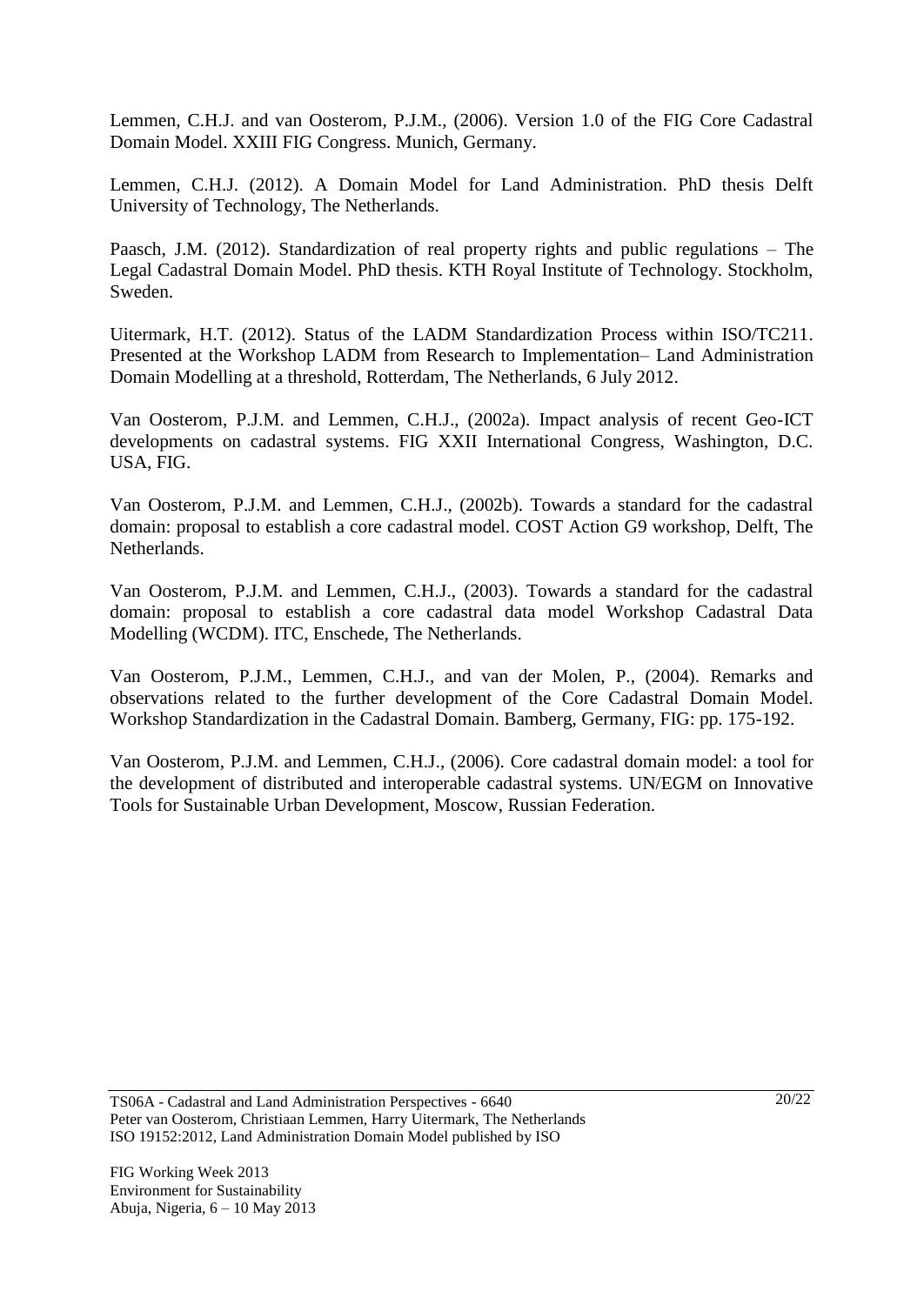# **BIOGRAPHICAL NOTES**

**Christiaan Lemmen** holds a degree in geodesy from Delft University of Technology, The Netherlands. He received a PhD from this University for his thesis ‗A Domain Model for Land Adminsitration'. He is an assistant professor at the Faculty of Geo-Information Science and Earth Observation (ITC), University of Twente, and an international consultant at Kadaster International. He is chair of the Working Group 7.1 ‗Pro Poor Land Tools' of FIG Commission 7, ‗Cadastre and Land Management', and contributing editor of GIM International. He is director of the FIG International Bureau of Land Records and Cadastre OICRF.

**Harry Uitermark** holds a degree in geodesy from Delft University of Technology, The Netherlands, and received a PhD for his research on ‗Ontology-based geographic data set integration' in 2001 from the University of Twente, The Netherlands. He worked many years with the Dutch Cadastre, and has been a visiting scientist at the Faculty of Geo-Information Science and Earth Observation (ITC), University of Twente.

**Peter van Oosterom** obtained an MSc in Technical Computer Science in 1985 from Delft University of Technology, The Netherlands. In 1990 he received a PhD from Leiden University for this thesis ‗Reactive Data Structures for GIS'. From 1985 until 1995 he worked at the TNO-FEL laboratory in The Hague, The Netherlands as a computer scientist. From 1995 until 2000 he was senior information manager at the Dutch Cadastre. Since 2000, he is professor at the Delft University of Technology (OTB institute) and head of the section 'GIS Technology'. He is the current chair of the FIG joint commission 3 and 7 working group on ‗3D-Cadastres' (2010-2014).